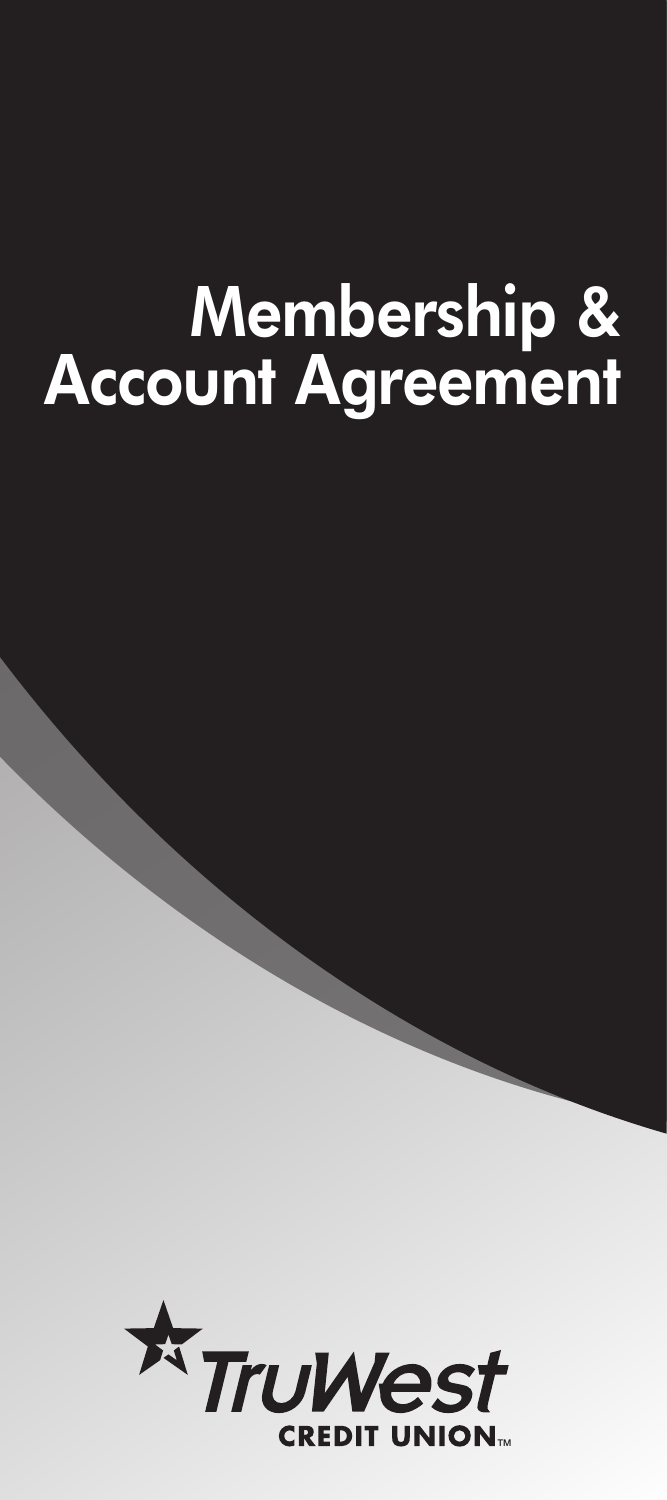## *Membership & Account Agreement*

This Agreement covers your and our rights and responsibilities concerning Accounts the Credit Union (Credit Union) offers. In this Agreement, the words "you" and "yours" mean anyone who signs any membership account document (Account Card). The words "we," "us," and "our" mean the Credit Union. The word "account" means any one or more share or other accounts you have with the Credit Union. This Agreement applies to all accounts you have with us at this time and at any future time, and supersedes and replaces all prior agreements governing your account.

Your account type(s) and ownership features are designated on your Account Card. By signing an Account Card, each of you, jointly and severally, agree to the terms and conditions in this Agreement and Account Card, the Funds Availability Policy Disclosure, Electronic Funds Transfer Agreement and Disclosure, any Account and Certificate Dividend Rate Disclosures, (Rate and Fee Schedule), any other fee disclosure documents, any online banking agreement and related documents, if applicable, or any Account Receipt whether accompanying this Agreement or provided with future services, and the Credit Union's Bylaws and policies, and any amendments to these documents from time to time which collectively govern your Membership and Accounts. A completed Credit and Security Agreement is required for membership and incorporated into this agreement. By signing a Credit and Security Agreement you agree to the terms and conditions of the agreement and any addendum's to the agreement. In cases of inconsistency or conflict, those other rules or agreements governing or referring to the account will control.

IMPORTANT INFORMATION ABOUT PROCEDURES FOR OPENING A NEW ACCOUNT- To help the government fight the funding of terrorism and money laundering activities, Federal law requires all financial institutions to obtain, verify, and record information that identifies each person who opens an account. What this means for you: When you open an account, we will ask for your name, address, date of birth, if applicable, and other information that will allow us to identify you. We may also ask to see your driver's license or other identifying documents.

#### **1. Membership Eligibility**

To join the Credit Union you must meet the membership requirements including purchase and maintenance of at least one (1) share ("membership share") as set forth in the Credit Union's Bylaws. You authorize us to check your account, credit, and employment history, and obtain reports from third parties, including credit reporting agencies, to verify your eligibility for the accounts and services you request and for other accounts, products, or services, we may offer you or for which you may qualify.

#### **2. Individual Accounts**

An individual account is an account owned by one member (individual, corporation, partnership, trust or other organization) qualified for credit union membership. If the account owner dies, the interest passes, subject to applicable law, to the decedent's estate or Payable on Death (POD) beneficiary/payee or trust beneficiary, subject to other provisions of this Agreement governing our protection for honoring transfer and withdrawal requests of an owner or owner's agent prior to notice of an owner's death.

#### **3. Joint Accounts**

An account owned by two or more persons is a joint account.

*A. Rights of Survivorship.* Unless otherwise stated on the Account Card, a joint account includes rights of survivorship. This means when one owner dies, all sums in the account will pass to the surviving owner(s). For a joint account without rights of survivorship, the deceased owner's interest passes to his or her estate. A surviving owner's interest is subject to the Credit Union's statutory lien for the deceased owner's obligations, and to any security interest or pledge granted by a deceased owner, even if a surviving owner did not consent to it.

*B. Control of Joint Accounts.* If a member maintains a joint share savings account, it can only be closed by the primary owner, as closure will terminate membership. Except as set forth above, any owner is authorized and deemed to act for any other owner(s) and may instruct us regarding transactions and other account matters. Each owner guarantees the signature of any other owner(s). Any owner may withdraw all funds, stop payment on items, transfer, or pledge to us all or any part of the shares without the consent of the other owner(s). We have no duty to notify any owner(s) about any transaction. We reserve the right to require written consent of all owners for any change to or termination of an account. If we receive written notice of a dispute between owners or inconsistent instructions from them, we may suspend or terminate the account and require a court order or written consent from all owners to act.

*C. Joint Account Owner Liability.* If a deposited item in a joint account is returned unpaid, an account is overdrawn, or if we do not receive final payment on a transaction, the owners, jointly and severally, are liable to us for the amount of the returned item, overdraft, or unpaid amount and any charges, regardless of who initiated or benefited from the transaction. If any account owner is indebted to us, we may enforce our rights against any account of an owner or all funds in the joint account regardless of who contributed them.

#### **4. Accounts of Businesses and Organizations**

Accounts held in the name of a business, organization, or association member are subject to all of the conditions and terms contained in this Agreement for natural person accounts, and the following additional rules. The Credit Union reserves the right to require the business member to provide an account authorization card or other documentary evidence satisfactory to the Credit Union informing the Credit Union who is authorized to act on the business member's behalf. No POD beneficiary designation or other designation shall apply to the account. You agree to notify the Credit Union of any change in this representative authority of your agent. The Credit Union may rely on your written authorization to act upon such notice. The Credit Union may require that third-party checks payable to a business may not be cashed, but must be deposited to a business account. You agree that the Credit Union shall have no notice of any breach of fiduciary duties arising from any transactions by any agent of the account owner, unless the Credit Union has actual notice of such breach. Further, you agree that the online banking system may not be used to transmit entries that are in violation of the Unlawful Internet Gambling Enforcement Act.

#### **5. POD/Revocable Trust Account Designations**

A Payable on Death (POD) account or revocable trust account designation is an instruction to the Credit Union that an individual or joint account so designated is payable to the owner(s) during his, her or their lifetimes and, when the last account owner dies, is payable to any named and surviving POD or trust beneficiary/payee. Accounts payable to more than one surviving beneficiary/payee are owned jointly by such beneficiaries/payees without rights of survivorship. Any POD or trust beneficiary/payee designation shall not apply to Individual Retirement Accounts (IRAs) which are governed by a separate beneficiary/payee designation. We are not obligated to notify any beneficiary/payee of the existence of any account or the vesting of the beneficiary/payee's interest in any account, except as otherwise provided by law.

#### **6. Accounts for Minors**

We may require any account established by a minor to be a joint account with an owner who has reached the age of majority under state law and who shall be jointly and severally liable to us for any returned item, overdraft, or unpaid charges or amounts on such account. We may pay funds directly to the minor without regard to his or her minority. Unless a guardian or parent is an account owner, the guardian or parent shall not have any account access rights. We have no duty to inquire about the use or purpose of any transaction. We will not change the account status when the minor reaches the age of majority, unless authorized in writing by all account owners.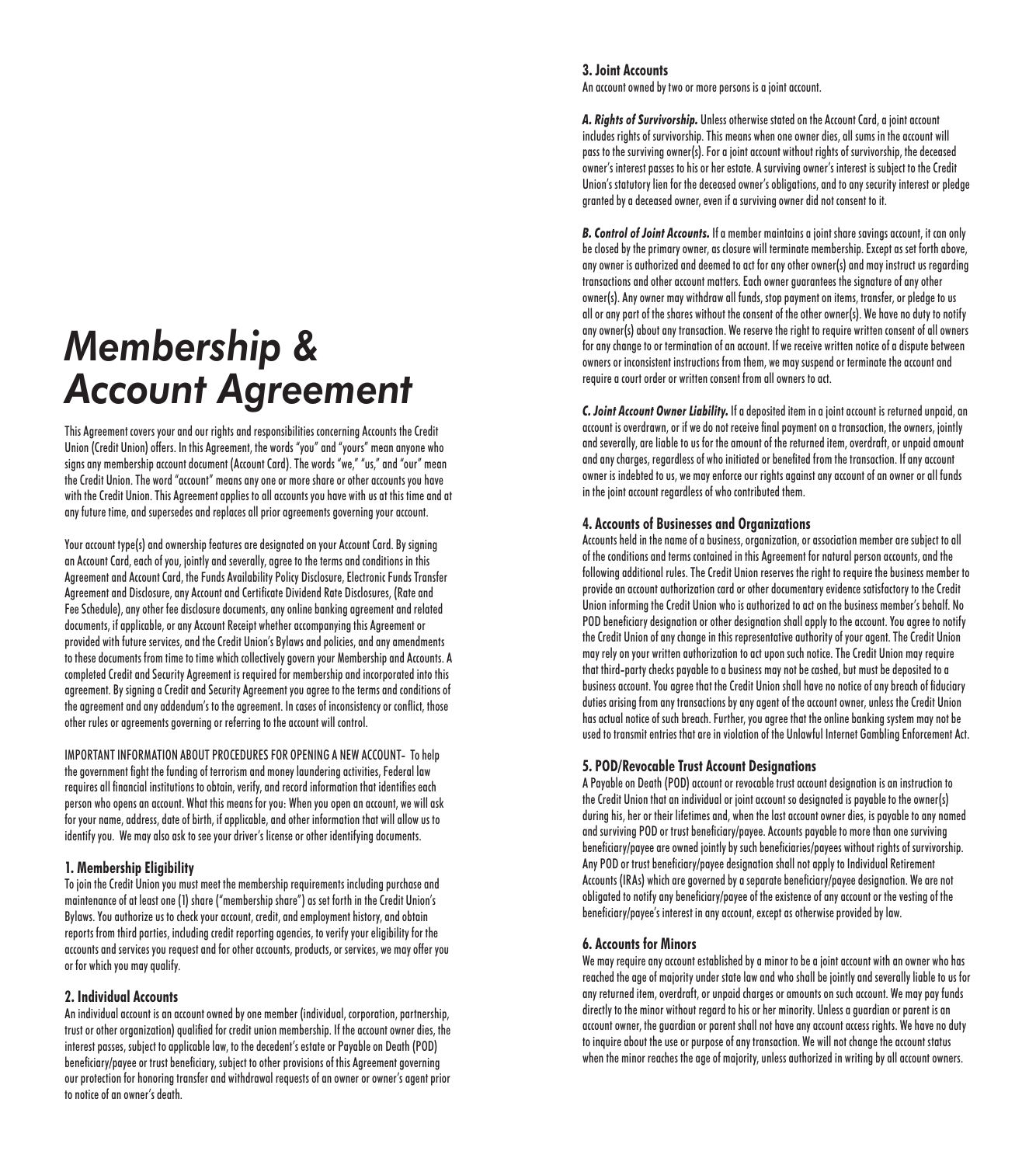#### **7. Uniform Transfers/Gifts to Minors Account**

A Uniform Transfers/Gifts to Minors Account (UTMA/UGMA) is an individual account created by a custodian who deposits funds as an irrevocable gift to a minor. The minor to whom the gift is made is the beneficiary of the custodial property in the account. The custodian has possession and control of the account for the exclusive right and benefit of the minor and barring a court order otherwise, is the only party entitled to make deposits, withdrawals, or close the account. We have no duty to inquire about the use or purpose of any transaction. If the custodian dies, we may suspend the account, until we receive instructions from any person authorized by law to withdraw funds or a court order authorizing withdrawal.

#### **8. Agency/Power of Attorney Designation on an Account**

An agency designation on an account is an instruction to us that the owner authorizes another person to make transactions as agent for the account owner regarding the accounts designated. An agent has no ownership interest in the account(s) or Credit Union voting rights. We have the right to review and approve any form of power of attorney and may restrict account withdrawals or transfers. We are under no obligation to honor any power of attorney. We have no duty to inquire about the use or purpose of any transaction made by the agent.

#### **9. Deposit of Funds Requirements**

Funds may be deposited to any account, in any manner approved by the Credit Union in accordance with the requirements set forth in the Rate and Fee Schedule.

*A. Endorsements*. We may accept transfers, checks, drafts, and other items for deposit into any of your accounts if they are made payable to, or to the order of, one or more account owners even if they are not endorsed by all payees. You authorize us to supply missing endorsements of any owners if we choose. If a check, draft or item that is payable to two or more persons is ambiguous as to whether it is payable to either or both, we may process the check, draft or item as though it is payable to either person. If an insurance, government, or other check or draft requires an endorsement as set forth on the back of the check or draft, we may require endorsement as set forth on the item. Endorsements must be made on the back of the share draft or check within 1½ inches from the top edge, although we may accept endorsements outside this space. However, any loss we incur from a delay or processing error resulting from an irregular endorsement or other markings by you or any prior endorser will be your responsibility. If we offer a remote deposit capture service and you have been approved to use the service to make deposits to your account, you agree that, prior to transmitting check or draft images, you will restrictively endorse each original check or draft in accordance with any other agreement with us that governs this service.

*B. Collection of Items.* We act only as your agent and we are not responsible for handling items for deposit or collection beyond the exercise of ordinary care. Deposits made by mail or at unstaffed facilities are not our responsibility until we receive them. We are not liable for the negligence of any correspondent or for loss in transit, and each correspondent will only be liable for its own negligence. We may send any item for collection. You waive any notice of nonpayment, dishonor, or protest regarding items we purchase or receive for credit or collection to your account.

*C. Final Payment.* All items or Automated Clearing House (ACH) transfers credited to your account are provisional until we receive final payment. If final payment is not received, we may charge your account for the amount of such items or ACH transfers and impose a return item charge on your account. Any collection fees we incur may be charged to your account. We reserve the right to refuse or return any item or funds transfer.

*D. Direct Deposits.* We may offer preauthorized deposits (e.g., payroll checks, Social Security or retirement checks, or other government checks) or preauthorized transfers from other accounts. You must authorize each direct deposit or preauthorized transfer by completing a separate form. You must notify us at least thirty (30) days in advance to cancel or change a direct deposit or transfer option. Upon a bankruptcy filing, unless you cancel an authorization we will continue making direct deposits in accordance with your authorization on file with us. If we are required to reimburse the U.S. Government for any benefit payment directly deposited into your account, we may deduct the amount returned from any of your accounts, unless prohibited by law.

*E. Crediting of Deposits.* Deposits made after the deposit cut-off time and deposits made on either holidays or days that are not our business days will be credited to your account on the next business day.

#### **10. Account Access**

*A. Authorized Signature.* Your signature on the Account Card authorizes your account access. We will not be liable for refusing to honor any item or instruction if we believe the signature is not genuine. If you have authorized the use of a facsimile signature, we may honor any check that appears to bear your facsimile signature even if it was made by an unauthorized person. You authorize us to honor transactions initiated by a third person to whom you have given your account number even if you do not authorize a particular transaction.

*B. Access Options*. You may withdraw or transfer funds from your account(s) in any manner we permit (e.g., at an automated teller machine, in person, by mail, automatic transfer, Online Banking, mobile app, or telephone, as applicable). We may return as unpaid any check drawn on a form we do not provide, and you are responsible for any loss we incur handling such a check.

*C. ACH & Wire Transfers.* If we provide the service, you may initiate or receive credits or debits to your account through wire or ACH transfer. You agree that if you receive funds by a wire or ACH transfer, we are not required to notify you at the time the funds are received. Instead, the transfer will be shown on your periodic statement. We may provisionally credit your account for an ACH transfer before we receive final settlement. We may reverse the provisional credit or you will refund us the amount if we do not receive final settlement. When you initiate a wire transfer, you may identify either the recipient or any financial institution by name and by account or identifying number. The Credit Union (and other institutions) may rely on the account or other identifying number as the proper identification even if it identifies a different party or institution.

*1. Online Wire Transfer Services.* If the Online Banking Wire Transfer Service is requested and approved for you, the Credit Union will provide you the ability to instruct the Credit Union to send funds transfers ("Wire Transfer"), through Online Banking ("Wire Transfer Services"), which create obligations from you to the Credit Union. Wire Transfers are not electronic funds transfers and thus not subject to the Electronic Funds Transfer Agreement and its provisions, specifically including but not limited to, EFT Sec. 4, 8, 9, or 10. You understand and acknowledge that execution of any Payment Order to the Credit Union is subject to the following terms and requirements.

*Authorization Users.* You, joint owners, and others person(s) whom you have given authority or access to are designated to transmit Wire Transfers via Online Banking ("Authorized Users"). The Credit Union may rely on your designation to transmit Wire Transfers via Online Banking. You understand that any transaction by you, a joint owner, person you have given access to or anyone you authorize to transact business on your account or any transaction by an Authorized User are considered authorized transactions for which you remain fully responsible. You are responsible for safeguarding your business, financial and personal data, passwords and other information to prevent unauthorized access to or use of your accounts or service.

*Payment Orders.* You may instruct the Credit Union to execute a Wire Transfer(s) on your behalf (each a "Payment Order") by submitting the Payment Order to the Credit Union in such form as the Credit Union requires, and by following the procedures established by the Credit Union for verifying the authenticity of Payment Orders ("Security Procedure").

*Security Procedure.* You agree to use the Credit Union's Security Procedure, as set forth in this Section, and as such Security Procedure may be amended by the Credit Union from time to time, for the purpose of verifying the authenticity of Payment Orders and communications amending or canceling Payment Orders. The Credit Union's Security Procedure consists of a combination of security devices, questions and protocols, which may include Tokens, Passwords, Out of Band Authentication and Online Banking Wire Transfer Limits, which are described in more detail below. The Credit Union maintains commercially reasonable Security Procedures based primarily of its knowledge of the service users' circumstances and its knowledge of security procedures employed by similarly situated users and receiving banks. You and your Authorized Users and other agents shall maintain the highest possible level of confidentiality with regard to the Security Procedure, and will take all steps necessary to prevent access to them by unauthorized persons. You agree to notify us immediately following your discovery of any unauthorized use. Subject to the Credit Union's obligations under this Agreement, the Credit Union will have no liability in connection with, or resulting from, the execution of any wire transfer by the Credit Union that was verified pursuant to the Security Procedure, except to the extent ARS 47-4A prohibits the parties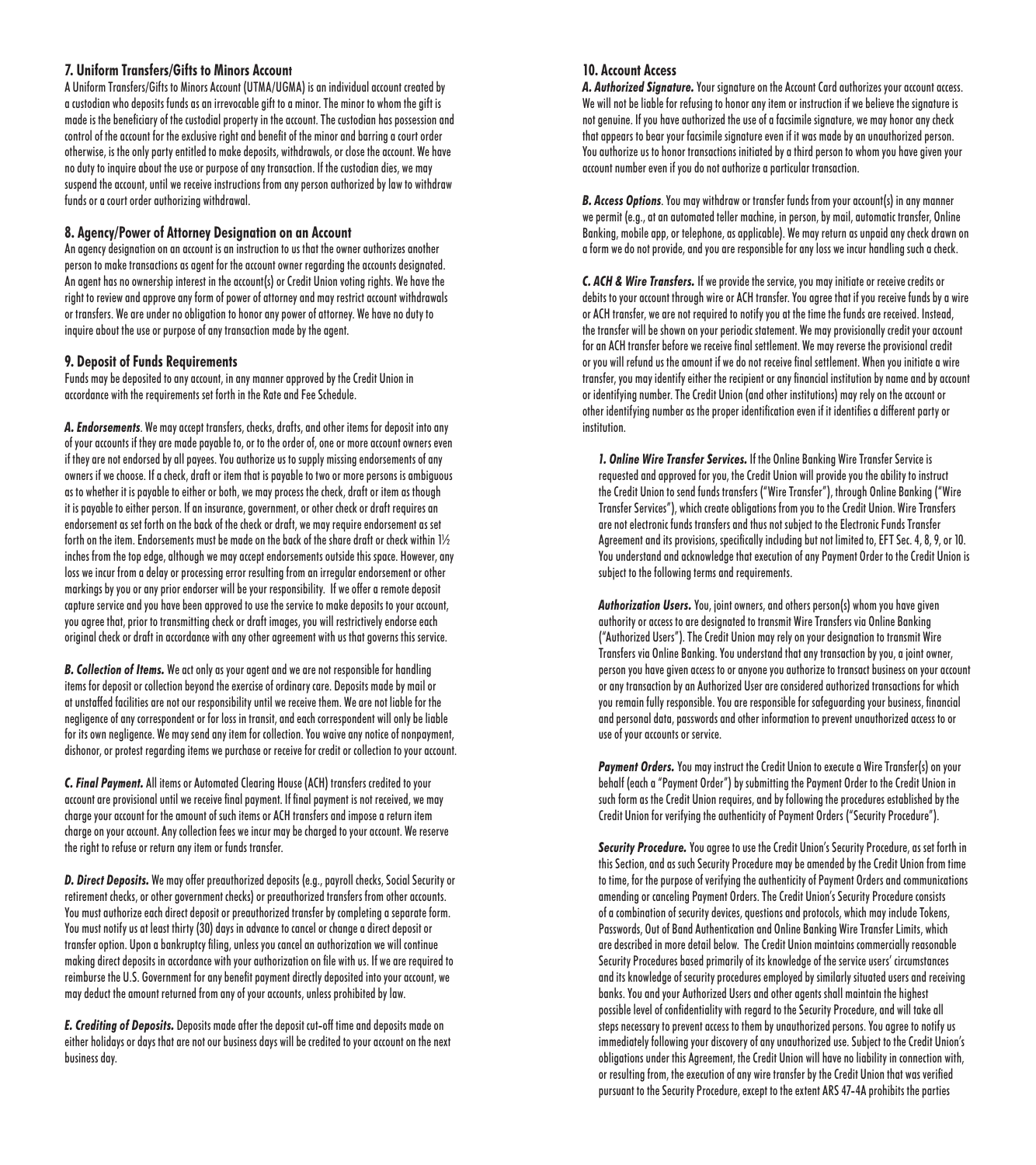from varying the Credit Union's liability with respect to such wire transfers. You understand that the Security Procedure is not for the purpose of detecting errors in transmission or content of a Payment Order or a Wire Transfer.

- *• Tokens or Out of Band Authentication (OOB).* The Security Procedure utilizes two factor authentication secure token or OOB technology. To initiate Wire Transfers via Online Banking, a token may be required, or OOB may be required by the Credit Union. An Authorized User must be in physical possession of the token or registered phone for OOB to Initiate a Wire Transfer. The Credit Union may also require a call back verification before being processed. If we are unable to reach you to verify, we reserve the right to cancel the wire request without supplying notice to you that the request has been cancelled. You agree that it is your sole and absolute responsibility to secure and protect access to all tokens and phones used for two factor authentication. In addition, the Credit Union may but is not required to take additional actions to those selected to verify the identification of the Member or its agents, or to detect any error in the transmission or content of any wire transfer request.
- *• Online Banking Wire Transfer Limits.* Limits on the amount of Online Banking Wire Transfers will be established by the Credit Union. You authorize the Credit Union to reject Payment Orders that exceed established Online Banking Wire Origination Limits.

*Rejection of Wire Transfer Instructions.* The Credit Union may, at its sole discretion, but without obligation or duty to do so except to the extent otherwise specifically provided in this Agreement, by a notice of rejection delivered orally, electronically or in writing, reject any Payment Order, including, without limitation, any Payment Order that the Credit Union believes (a) exceeds the collected and available funds on deposit in your designated Account(s); (b) exceeds any of the Online Banking Wire Transfer Limits; (c) is not authenticated to the Credit Union's satisfaction, or which the Credit Union otherwise believes may not be authorized by you; (d) contains incorrect, inconsistent, ambiguous, or missing information; (e) involves funds which are subject to a lien, security interest, claim hold, dispute, or legal process prohibiting withdrawal; (f) exceeds legal, regulatory, payment system or governmental policy limitation; (g) may have been issued without proper authorization; or (h) is incomplete. The Credit Union shall incur no liability to you for any losses incurred by the Credit Union's refusal, with or without notice to you, to honor any Payment Order. The Credit Union may reject, except when prohibited by law, at its sole discretion, any transfer request it receives from the Member for any reason. The Credit Union will comply with regulations issued by the U.S. Treasury's Office of Foreign Asset Control (OFAC) any transfer request that is to an entity or person listed on OFAC's list of specially designated nationals and blocked persons by law the Credit Union shall not complete the transfer and shall "block" the funds until such time OFAC issues a release to the Credit Union. The Credit Union shall have no liability to the Member as a result of Credit Union's rejection of any transfer request or internal transfer if it complies with the terms of this Agreement.

*Cancellation of Payment Orders.* The Credit Union is not obligated (and is not liable for its failure) to cancel or amend a Payment Order after its receipt by the Credit Union. The Credit Union will, however, make reasonable efforts to comply with your request to cancel or amend a Payment Order. Any request for cancellation or amendment must be made in compliance with the Security Procedure. If International wires are offered through the online channel, a Member sending an international wire transfer may request the cancellation of the wire transfer, no later than thirty (30) minutes after the Member makes payment of the wire transfer, by providing the Credit Union an oral or written cancellation request that permits the Credit Union to identify the Member and specific wire transaction and the transferred funds have not been picked up by or deposited to the account of the designated recipient. You will indemnify and hold the Credit Union harmless from any and all liabilities, costs and expenses the Credit Union may incur in canceling or amending, or in attempting to cancel or amend, a Payment Order.

*Execution of Payment Orders.* The Credit Union is authorized to execute Payment Orders, and to charge your Accounts for such Payment Orders, without inquiry as to the circumstances of issue or the disposition of the proceeds, even if drawn to the individual order of any of the Authorized Users or payable to others for the Authorized User's account. The Credit Union will use commercially reasonable efforts to execute Payment Orders on the Business Day of receipt if (a) the Credit Union received the Payment Order and is able to authenticate it before the Credit Union's cutoff time, and (b) the day the Payment Order is received is a funds transfer Business Day for the Credit Union. In any event, a transfer from an Account with the Credit Union can be processed on the same Business Day a Payment Order is received by the Credit Union only if the Credit Union accepts the Payment Order and you have received confirmation communicated through the System by 2:30 p.m. Pacific Time on that same Business Day that the Payment Order was successfully transmitted to the Credit Union via Online Banking. The Credit Union may change its cutoff times without prior notice to you. You shall complete all Payment Orders in the form and format designated by the Credit Union. Wire requests may be subject to further review which may cause a delay or cancellation of the request. The receiving institution may also take additional time to process. If you have a situation where you need research done please keep in mind that the Credit Union may take additional time to process this research. The Credit Union may establish or change from time to time cutoff times for the receipt and processing of funds transfers requests, amendments or cancellations. Wire Transfers, cancellations or amendments received after the applicable cutoff time may be treated as having been received on the next Business Day and processed accordingly. The Credit Union may terminate this agreement immediately at any time upon notification to the Member, if (i) Credit Union has a reasonable concern about a funds transfer or a possible loss that might be suffered by the Credit Union, (ii) Member has breached or may breach this agreement, or (iii) Credit Union becomes aware of information which may indicate illegal or improper transactions.

*Transmission of Funds.* The Credit Union may employ any reasonable means it chooses for the transmission of funds pursuant to a Payment Order. The Credit Union is not responsible for (i) performance failure as a result of an interruption in transfer facilities, labor disputes, power failures, equipment malfunctions, suspension of payment by another bank, refusal or delay by another bank to accept the wire transfer, war, emergency conditions, fire, earthquake, or other circumstances not within the Credit Union's control; or (ii) for any other performance failure that is not a result of the Credit Union's breach of this Agreement.

*Reliance on Identifying Numbers and Other Information.* The Credit Union may rely, without incurring liability to you, on information (including names, amounts and account numbers) provided by you and/or your Authorized Users in the Payment Order or otherwise when executing or otherwise processing a Payment Order, even if such information is incorrect. Accordingly, you understand that when a Payment Order identifies by name and number a beneficiary financial institution, intermediary financial institution or beneficiary, the Credit Union and every receiving or beneficiary financial institution may rely on the identifying number to make payment, regardless of whether the number matches the named financial institution, person or account.

*Maintaining Available Funds.* You will maintain a deposit account with available funds to cover any Wire Transfer. If funds are not available, or if the amount of the Payment Order exceeds the Online Banking Wire Transfer Limits at the time the Payment Order is submitted or at any time prior to initiation of the Wire Transfer, the Credit Union may elect not to initiate the Wire Transfer.

*Fees.* We may charge an account(s) for the amount of any Wire Transfer initiated by any person authorized on the account from which the Wire Transfer is to be made, any Wire Transfer Recurring Fees and any additional applicable fees for wire transfers set forth in the Credit Union Rate and Fee Schedule.

*Notice of Errors.* All transfers will appear on the Member's regular account statement. It is the Member's obligation to examine their statement for any errors concerning any Wire Transfer. If offered, for subject international wire transfers an error includes: (i) an incorrect amount paid by the Credit Union, (ii) a computational or bookkeeping error by the Credit Union, (iii) the failure to make the amount of currency available to the designated recipient as stated on any prepayment or receipt disclosure except estimated amounts or (iv) the failure to make funds available to the designated recipient as stated on any prepayment or receipt disclosure except a failure due to extraordinary circumstances outside the Credit Union's control that could not have been reasonably anticipated. If the Member fails to notify the Credit Union of any errors within one hundred and eighty (180) days after the disclosed date of availability of the foreign wire transfer funds, the Credit Union shall not be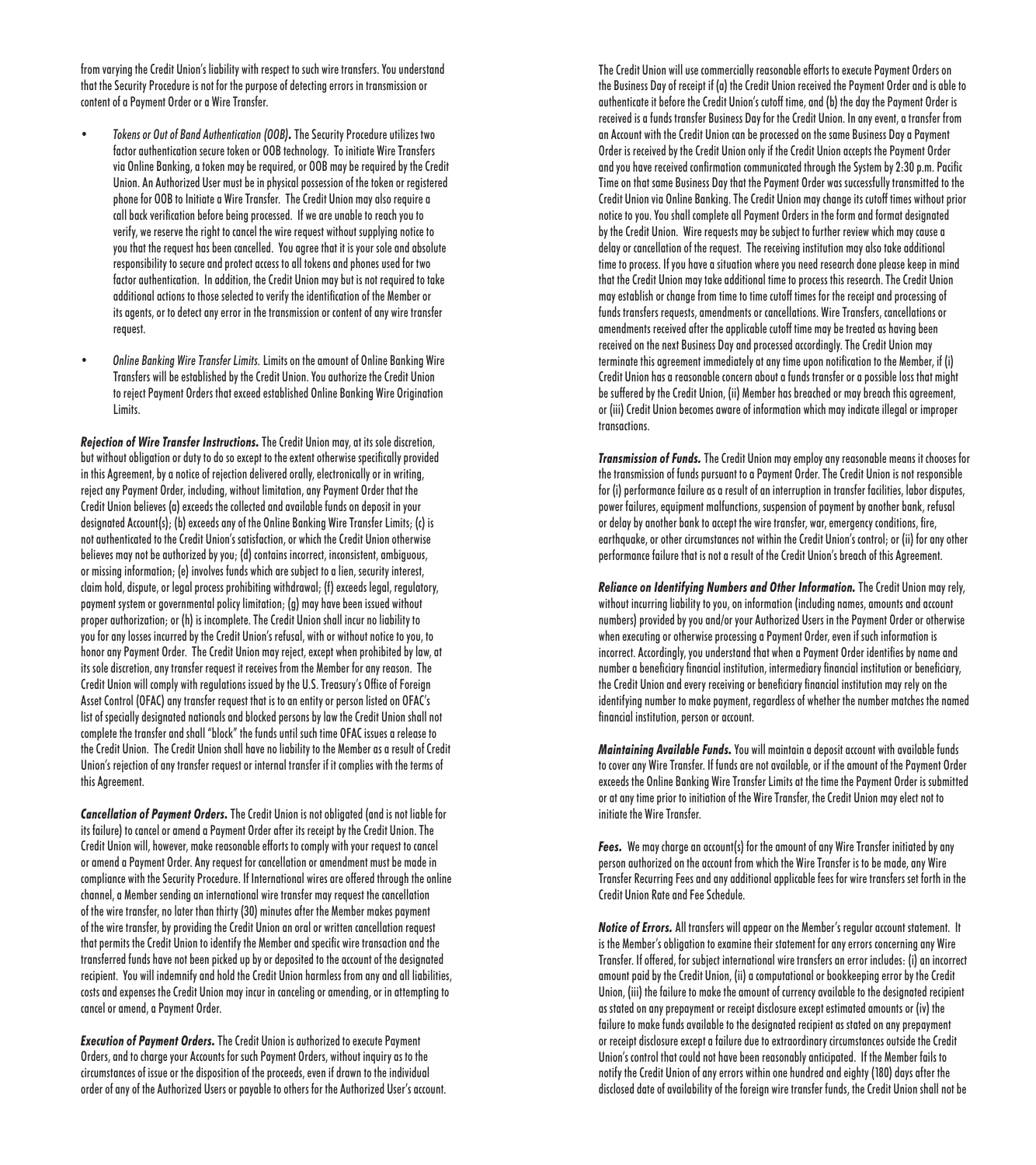liable for such error. In the event that the funds transfer is delayed or erroneously executed and a loss is suffered as a result of the Credit Union's error, its sole obligation is to pay or refund such amounts as may be required by applicable law. If the Credit Union becomes obligated under Article 4A to pay interest, the rate of interest to be paid shall be equal to the dividend rate on a daily basis, applicable to the account at the Credit Union to which the funds transfer should have been made or from which the funds transfer was made.

*Limitations of Liability.* THE CREDIT UNION'S LIABILITY FOR ONLINE BANKING WIRE TRANSFER SERVICES IS SOLELY AND EXCLUSIVELY LIMITED TO YOUR ACTUAL PECUNIARY LOSSES AND THE REMEDIES SET FORTH IN ARS 47-4A (AS APPLICABLE), EXCEPT AS THE TERMS OF SUCH STATUTE ARE EXPRESSLY VARIED BY THIS AGREEMENT. UNDER NO CIRCUMSTANCE WILL THE CREDIT UNION BE LIABLE FOR ANY SPECIAL, INCIDENTAL (EXCEPT AS MAY OTHERWISE BE SPECIFICALLY PROVIDED IN ARS 47.4A305, AS APPLICABLE), INDIRECT, EXEMPLARY, PUNITIVE OR CONSEQUENTIAL DAMAGES, INCLUDING BUT NOT LIMITED TO LOST PROFITS OF ANY KIND, LOSS OF PRODUCTION, DOWNTIME COSTS OR CLAIMS AGAINST YOU BY OTHERS.

*D. Credit Union Examination.* We may disregard information on any draft or check, other than the signature of the drawer, the amount and any magnetic encoding. You agree we do not fail to exercise ordinary care in paying an item solely because our procedures do not provide for sight examination of items.

#### **11. Account Rates and Fees**

We may pay account earnings and assess fees against your account as set forth in the Rate and Fee Schedule. We may change the Rate and Fee Schedule at any time and will notify you as required by law.

#### **12. Transaction Limitations**

We permit withdrawals only if your account has sufficient available funds to cover the full amount of the withdrawal and any applicable fees or you have an established overdraft protection plan. Checks or other transfer or payment orders which are drawn against insufficient funds may be subject to a service charge set forth in the Rate and Fee Schedule. If there are sufficient funds to cover some, but not all of your withdrawal, we may allow those withdrawals for which there are sufficient funds in any order at our discretion. We may refuse to allow a withdrawal in some situations, and will advise you accordingly; for example: (1) a dispute between account owners (unless a court has ordered the Credit Union to allow the withdrawal); (2) a legal garnishment or attachment is served; (3) the account secures any obligation to us; (4) required documentation has not been presented; (5) you fail to repay a Credit Union loan on time. We may require you to give written notice of seven (7) days to sixty (60) days before any intended withdrawals.

#### **13. Investment Certificate Accounts**

Any time deposit, term share, share certificate, or investment certificate account allowed by state law (Certificate Account), whichever we offer, is subject to the terms of this Agreement, the Rate and Fee Schedule and Account Deposit Receipt for each account the terms of which are incorporated herein by reference.

#### **14. Checking Accounts**

These accounts consist of a transaction sub account and a savings sub account. Funds not routinely needed to pay debits may be transferred to a savings sub account. We may periodically transfer funds between these two accounts. If your account is dividend bearing, your dividend, your dividend calculation will remain the same. Otherwise, the savings sub account will be non-divided bearing. The savings sub account will be governed by the rules governing our other savings account indicated within this Agreement. This process will not affect your available balance, the dividends you may earn, NCUA protection insurance, your monthly statement, or any other features of these accounts.

#### **15. Overdrafts**

*A. General Overdraft Liability.* If on any day, the available balance in your account is not sufficient to pay the full amount of a check, transaction, fees, or other items (ACH, debit card, or ATM card transactions) posted to your account, we may return the item or pay it in accordance with our overdraft procedures and the terms of this Agreement. The Credit Union's determination of an insufficient available account balance may be made at any time between presentation and the Credit Union's midnight MST deadline with only one review of the account required. We do not have to notify you if your account does not have a sufficient available balance to cover checks, transactions, fees or other posted items.

Your account may be subject to a fee for each item regardless of whether we pay or return the check or item. If we pay a check or item that overdraws your account, you are liable for and agree to pay the overdraft amount and an overdraft or insufficient funds fee immediately. If we do not pay the check or item we will return it unpaid and you agree to pay a return item fee. These fees are as set forth in the Rate and Fee Schedule. We may charge a fee each time an item is submitted or resubmitted for payment. Therefore, you may be assessed more than one fee as a result of a returned check or item and a subsequent resubmission of the same returned item.

By covering one or any overdraft, we do not agree to cover overdrafts in the future and may discontinue covering overdrafts at any time without notice. If we pay a check or impose a fee that would otherwise overdraw your account, you agree to pay the overdrawn amount immediately, including any fee assessed. We reserve the right to pursue collection of previously dishonored items at any time, including giving a payor bank extra time beyond any midnight deadline limits.

*B. Overdraft Protection Plan.* If we have approved an overdraft protection plan for your account, we will honor checks drawn on insufficient funds by transferring funds from another account under this Agreement or a loan account, as you have directed, or as required under the Credit Union's overdraft protection policy. The fee for overdraft transfers, if any, is set forth on the Rate and Fee Schedule. This Agreement governs all transfers, except those governed by agreements for loan accounts.

*C. Overdraft Privilege Program.* You may be eligible for our Overdraft Privilege Program ("Program"). This Program allows us to cover certain transactions on your checking account that exceed your available balance up to \$500, which will include any and all related fees. Subject to the restrictions set forth below, eligible items will include checks, ACH pre-authorized debits, and online Bill Payment or external transfer transactions initiated online. ATM withdrawals or transfers, debit card or point of sale transactions can be covered once you explicitly opt-in. Program coverage will specifically not apply to Telephone Banking or Online Banking transactions, or any deficiency arising from the imposition of TruWest service charges, or when account or member eligibility is in question. This list is not all-inclusive and additional standard exclusions may be adopted by the Credit Union at any time. If approved for this Program, an item or transaction presented against insufficient available funds ("NSF") may be paid by us and a fee will be imposed. You will be charged a fee as set forth in our Truth in Savings Disclosures (Rate and Fee Schedule). For consumer accounts, there is a maximum of two (2) paid NSF fees or unpaid NSF fees, per processing day that will be charged. We will not charge, a paid NSF fee if a consumer account is overdrawn by \$20.00 or less. These exceptions do not apply to business accounts, and are subject to change without notice. This Program is not a line of credit, and a deposit to cover the item(s) paid and related fees will be immediately due the Credit Union. Any deposit made will be applied to any overdrawn balance first.

Member eligibility and service continuance requirements for this non-contractual member program, and the dollar limits assigned, are completely discretionary. At any time, the Credit Union may revise the Program and eligibility requirements, and increase, decrease or terminate the limit established without advance notice to you. However, general eligibility requirements are as follows: (a) you have been a member for at least 60 days; (b) you are a member in good standing; (c) checking account opened and properly maintained; (d) the primary member must be 18 years of age or older; (e) no legal or administrative orders, levies or restraints on the account; (f) the account is not maintained on behalf of a deceased member or his/her estate; (g) you continue to deposit funds and maintain your account in an acceptable manner; (h) your checking account is not consistently overdrawn; (i) you maintain a positive balance at least once every thirty (30) days; (j) you are not delinquent on any loan(s) with the Credit Union, either currently existing or written off in the past and not recovered; (k) you are not a party to any bankruptcy proceeding; (l) you have no derogatory information reported under your name or taxpayer identification number by consumer reporting agency, as may be periodically verified; and (m) there is no apparent improper, suspicious or abusive activity on the account. Continued utilization of this service will constitute acceptance of any changes made to the Program by the Credit Union, unless specific notice is required by law.

If approved for this Program, eligible members desiring an additional Overdraft Protection Plan may also utilize one other overdraft plan. If another Overdraft Protection Plan is in place, the Overdraft Privilege Program will only be used after your overdraft protection plan coverage has been exceeded or become unavailable, as applicable.

We may refuse to pay an overdraft for you at any time, even though your account is in good standing and even though we may have previously paid overdrafts for you. The Overdraft Privilege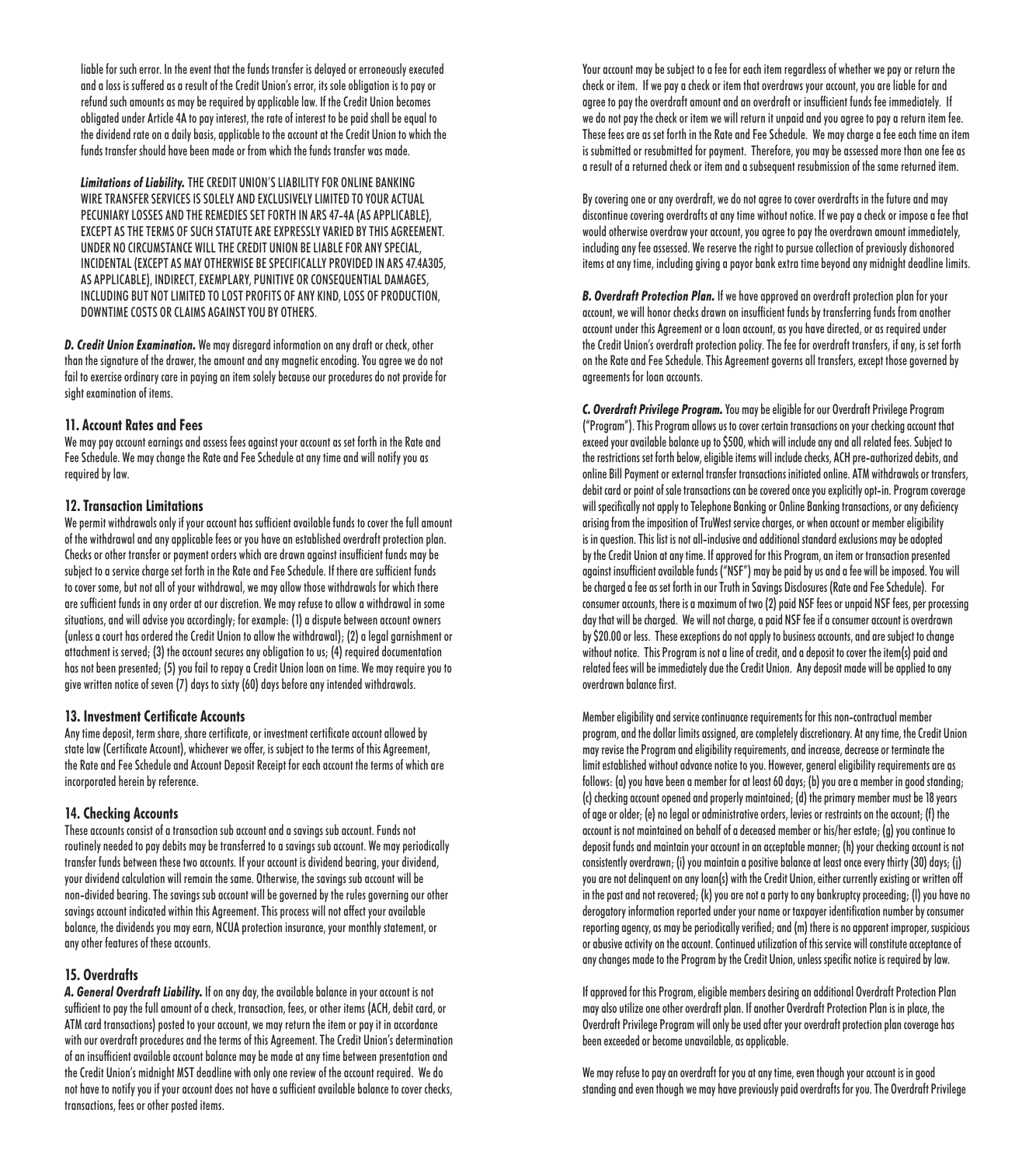Program does not constitute an actual or implied agreement between you and the Credit Union, nor does it constitute an actual or implied obligation of or by the Credit Union. This Program is a purely discretionary courtesy or privilege that the Credit Union may provide from time to time and withdraw at will. We will not be liable for damages, including, but not limited to, consequential damages, for checks we return unpaid. Checks will be returned to the presenting bank when your Program limit is depleted.

If you have been notified that this Program will apply to your account and you do not wish to utilize it, you may at any time withdraw from the Program by notifying the Credit Union. Please request and complete an opt-out form available at any branch office, or telephone us to request a form be mailed or emailed to you.

*D. How Transactions are Posted to Your Account.* This section explains generally how and when we post transactions to your checking account.

**Credits.** Deposits are generally added to your account when we receive them. However, in some cases when you deposit a check, the full amount of the deposit may not be available to you at the time of deposit. Please refer to the Funds Availability Policy for further details regarding the timing and availability of funds from deposits.

**Debits.** There are several types of debit transactions. Common debit transactions are generally described below. Keep in mind that there are many ways transactions are presented for payment by merchants, and we are not necessarily in control of when transactions are received.

- *• Checks.* When you write a check, it is processed through the Federal Reserve system. We receive data files of cashed checks from the Federal Reserve each day. The checks drawn on your account are compiled from these data files and paid each day. We process checks from low to high dollar value.
- *• ACH Payments.* We receive data files every day from the Federal Reserve with Automated Clearing House (ACH) transactions. These include, for example, automatic bill payments you have authorized. ACH transactions for your account are posted throughout the day in the order of receipt in the data file.
- *• PIN-Based Debit Card Purchase Transactions.* These are purchase transactions using your debit card for which a merchant may require you to enter your personal identification number (PIN) at the time of sale. They are processed through a PIN debit network. These transactions are similar to ATM withdrawal transactions because the money is usually deducted from your account immediately at the time of the transaction. However, depending on the merchant, a PIN-based transaction may not be immediately presented for payment.
- *• Signature-Based Debit Card Purchase Transactions.* These are purchase transactions using your debit card that are processed through a signature-based network. Rather than entering a PIN, you typically sign for the purchase; however, merchants may not require your signature for certain transactions. Merchants may seek authorization for these types of transactions. The authorization request places a hold on funds in your account when the authorization is completed. The "authorization hold" will reduce your available balance by the amount authorized but will not affect your actual balance. The transaction is subsequently processed by the merchant and submitted to us for payment. This can happen hours or sometimes days after the transaction, depending on the merchant and its payment processor. These payment requests are received in real time throughout the day and are posted to your account when they are received.

The amount of an authorization hold may differ from the actual payment because the final transaction amount may not yet be known to the merchant when you present your card for payment. For example, if you use your debit card at a restaurant, a hold will be placed in an amount equal to the bill presented to you; but when the transaction posts, it will include any tip that you may have added to the bill. This may also be the case where you present your debit card for payment at gas stations, hotels and certain other retail establishments. We cannot control how much a merchant asks us to authorize, or when a merchant submits a transaction for payment.

This is a general description of certain types of transactions. These practices may change, and we reserve the right to pay items in any order we choose as permitted by law. The order in which we process checks, drafts, or items, and execute other transactions on your account may affect the total amount of overdraft fees that may be charged to your account. Please contact us if you have questions about how we pay checks or drafts and process transfers and withdrawals.

*E. Understanding Your Account Balance.* Your account has two kinds of balances: the actual balance and the available balance. Your actual balance reflects the full amount of all deposits to your account as well as payment transactions that have been posted to your account. Your actual balance does not reflect checks you have written and are still outstanding or debit card transactions that have been authorized but are still pending. Your available balance is the amount of money in your account that is available for you to use. Your available balance is your actual balance less: (1) holds placed on deposits pursuant to our Funds Availability Policy; (2) holds on debit card or other transactions that have been authorized but are not yet posted; and (3) any other holds, such as holds related to pledges of account funds and minimum balance requirements, levies, or to comply with court orders. Overdrafts will be determined based on the "available balance" in your account at the time of presentment. Transactions may not be presented in the order which they occurred and the order in which checks or items are received and processed may affect if an overdraft occurs. You may check your available balance online by logging in at truwest.org, at an ATM, via TruWest mobile app, by visiting a credit union branch or by calling us at 1 (855) 878-9378.

#### **16. Postdated and Stale Dated Checks**

We may pay any check without regard to its date unless you notify us of a postdating. The notice must be given to us in time so that we can notify our employees and reasonably act upon the notice and must accurately describe the check, including the exact number, date, and amount. You understand that the exact information is necessary for the Credit Union's computer to identify the check. We are not responsible if you give us an incorrect or incomplete description, or untimely notice. You may make an oral notice which lapses in fourteen (14) calendar days unless confirmed in writing. A written notice is effective for six (6) months and may be renewed in writing from time to time. You agree not to deposit checks, drafts, or other items before they are properly payable. We are not obligated to pay any check drawn on your account which is presented more than six (6) months past its date.

#### **17. Stop Payment Orders**

*A. Stop Payment Order Request.* You may request a stop payment order on any check drawn on your account. To be binding an order must be dated, signed, and describe the account and check number and the exact amount. The stop payment will be effective if the Credit Union receives the order in time for the Credit Union to act upon the order and you state the number of the account, number of the check, and its exact amount. You understand that the exact information is necessary for the Credit Union's computer to identify the check. If you give us incorrect or incomplete information, we will not be responsible for failing to stop payment on the check. If the stop payment order is not received in time for us to act upon the order, we will not be liable to you or to any other party for payment of the check. If we recredit your account after paying a check over a valid and timely stop payment order, you agree to sign a statement describing the dispute with the payee, to transfer to us all of your rights against the payee or other holders of the check and to assist us in any legal action.

*B. Duration of Order.* You may make an oral stop payment order which will lapse within fourteen (14) calendar days unless confirmed in writing within that time. A written stop payment order is effective for six (6) months and may be renewed in writing from time to time. We do not have to notify you when a stop payment order expires.

*C. Liability.* Fees for stop payment orders are set forth on the Rate and Fee Schedule. You may not stop payment on any certified check, cashier's check, teller's check, or any other check, or payment guaranteed by us. Although payment of an item may be stopped, you may remain liable to any item holder, including us. You agree to indemnify and hold the Credit Union harmless from all costs, including attorney's fees, damages or claims related to our refusing payment of an item, including claims of any joint account owner, payee, or endorsee in failing to stop payment of an item as a result of incorrect information provided by you.

#### **18. Credit Union Liability**

If we do not properly complete a transaction according to this Agreement, we will be liable for your losses or damages not to exceed the amount of the transaction, except as otherwise provided by law. We will not be liable if: (1) your account contains insufficient funds for the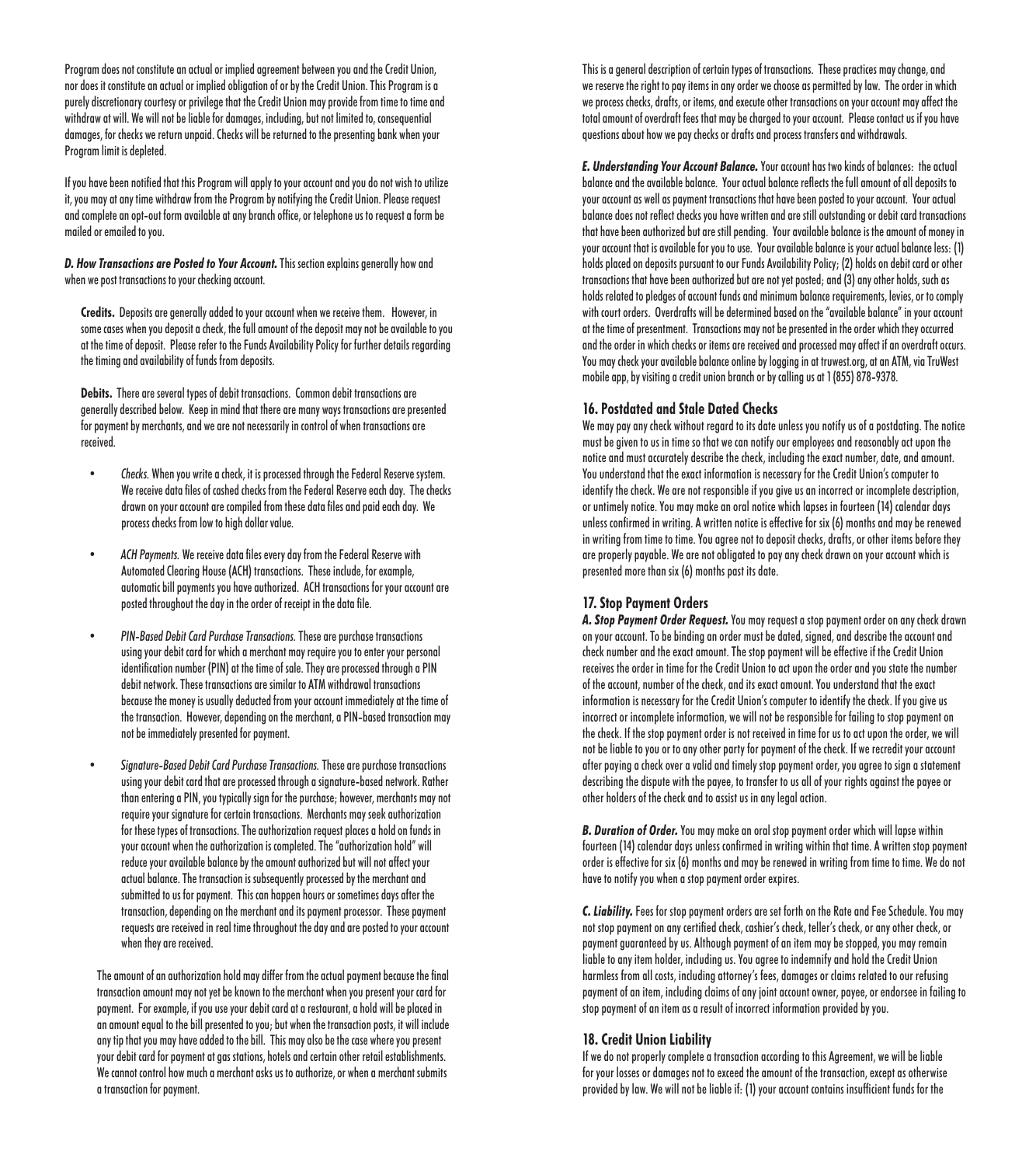transaction; (2) circumstances beyond our control prevent the transaction; (3) your loss is caused by your or another financial institution's negligence; or (4) your account funds are subject to legal process or other claim. We will not be liable for consequential damages, except liability for wrongful dishonor. We exercise ordinary care if our actions or nonactions are consistent with applicable state law, Federal Reserve regulations and operating letters, clearing house rules, and general banking practices followed in the area we serve. You grant us the right, in making payments of deposited funds, to rely exclusively on the form of the account and the terms of this Account Agreement. Any conflict between what you or our employees may say or write will be resolved by reference to this Agreement.

#### **19. Credit Union Lien and Security Interest**

If you owe us money as a borrower, guarantor, endorser or otherwise, we have a statutory lien on the account funds in any account in which you have an ownership interest, regardless of the source of the funds, unless prohibited by law. When you fail to repay money you owe us, we may apply these funds, without further notice to you, in any order to pay off your indebtedness. By not enforcing a lien, we do not waive our right to enforce it later. In addition, you grant the Credit Union a consensual security interest in your accounts and we may use the funds from your accounts to pay any debt or amount now or hereafter owed the Credit Union, except for obligations secured by your principal residence, unless prohibited by applicable law. All accounts are nonassignable and nontransferable to third parties.

#### **20. Legal Process**

If any legal action is brought against your account, we may pay out funds according to the terms of the action or refuse any payout until the dispute is resolved. Any expenses or attorney fees we incur responding to legal process may be charged against your account without notice, unless prohibited by law. Any legal process against your account is subject to our lien and security interest.

#### **21. Account Information**

Upon request, we will give you the name and address of each agency from which we obtain a credit report regarding your account. We agree not to disclose account information to third parties except: (1) when it is necessary to complete a transaction; (2) when the third party seeks to verify the existence or condition of your account in accordance with applicable law; (3) when such disclosure complies with the law or a government agency or court order; (4) as disclosed in our Notice of Your Financial Privacy Rights; or (5) when you give us written permission.

#### **22. Notices**

*A. Name or Address Changes.* You are responsible for notifying us of any address or name change. The Credit Union is only required to attempt to communicate with you at the most recent address you have provided to us. A notice of change in address and name must be provided to us in writing. We reserve the right to require other notices from you be provided in writing. If we attempt to locate you, we may impose a service fee as set forth on the Rate and Fee Schedule.

**B. Notice of Amendments.** Except as prohibited by applicable law, we may change the terms of this Agreement. We will notify you of any changes in terms, rates, or fees as required by law. We reserve the right to waive any term in this Agreement. Any such waiver shall not affect our right to future enforcement.

*C. Effect of Notice.* Any written notice you give us is effective when we receive it. Any written notice we give to you is effective when it is provided electronically or deposited in the U.S. Mail, postage prepaid and addressed to you at your statement mailing address and will be effective whether or not received by you. Notice to any account owner is considered notice to all account owners.

*D. Electronic Notices.* If you have agreed to receive notices electronically, we may send you notices electronically and discontinue mailing paper notices to you until you notify us that you wish to reinstate receiving paper notices.

#### **23. Electronic Signature**

You understand and agree that your electronic consent is your electronic signature which specifically records your signature and assent to the Membership and Account Agreement and related account opening disclosures and agreements constitutes your agreement to the terms and conditions of the Membership and Account Agreement and related account opening disclosures and agreements. You agree your electronic signature captured and stored as an image by this

electronic means shall be sufficient to evidence of your assent to be contractually bound by the Agreement and related account opening disclosures and agreements and shall constitute a valid signature for purposes of any provision of this Agreement.

#### **24. Taxpayer Identification Numbers and Backup Withholding**

Your failure to furnish a correct Taxpayer Identification Number (TIN) or meet other requirements may result in backup withholding. If your account is subject to backup withholding, we must withhold and pay to the Internal Revenue Service (IRS) a percentage of dividends, interest, and certain other payments. If you fail to provide your TIN, we may suspend opening your account, or, if applicable, we may close your account.

#### **25. Statements**

*A. Contents.* If we provide a periodic statement for your account, you will receive a periodic statement of transactions and activity on your account during the statement period as required by applicable law. If a periodic statement is provided, you agree that only one statement is necessary for a joint account. For checking accounts, you understand and agree that your original check, when paid, becomes property of the Credit Union and may not be returned to you, but copies may be retained by us or payable through financial institutions and made available upon your request. You understand and agree that statements are made available to you on the date they are provided or mailed to you, or, if requested, on the date they are made available to you electronically. You also understand and agree that checks or copies thereof are made available to you on the date the statement is provided or mailed to you or provided electronically, even if the checks do not accompany the statement.

*B. Examination.* You are responsible for examining each statement and reporting any irregularities to us. We will not be responsible for any forged, altered, unauthorized or unsigned items drawn on your account if: (1) you fail to notify us (regarding any forgery, alteration or unauthorized signature on any item) within thirty (30) days of the date we mailed or provided the earliest statement on which such item is described; or (2) any items are forged or altered in a manner not detectable by a reasonable person, including the unauthorized use of a facsimile signature machine.

*C. Notice to Credit Union.* You agree that the Credit Union's retention of checks does not alter or waive your responsibility to examine your statements or the time limit for notifying us of any errors. The statement will be considered correct for all purposes and we will not be liable for any payment made or charge to your account unless you notify us in writing within the above time limit for notifying us of any errors. If you fail to receive a periodic statement you agree to notify us within fourteen (14) days of the time you regularly receive a statement.

*D. Address.* If we mail you a statement, we will send it to the last known address shown in our records. If you have requested to receive your statement electronically, we will send the statement or notice of statement availability to the last e-mail address shown in our records.

#### **26. Inactive Accounts**

If your account falls below any applicable minimum balance and/or you have not made any transactions over a period specified in the Rate and Fee Schedule during which we have been unable to contact you by regular mail, we may classify your account as inactive or dormant. Unless prohibited by applicable law, we may charge a service fee set forth on the Rate and Fee Schedule for processing your inactive account. If we impose a fee, we will notify you, as required by law, at your last known address. You authorize us to transfer funds from another account of yours to cover any service fees, if applicable. To the extent allowed by law, we reserve the right to transfer the account funds to an account payable and to suspend any further account statements. If a deposit or withdrawal has not been made on the account and we have had no other sufficient contact with you within the period specified by state law, the account will be presumed to be abandoned. Funds in abandoned accounts will be reported and remitted in accordance with state law. Once funds have been turned over to the state, we have no further liability to you for such funds and if you choose to reclaim such funds, you must apply to the appropriate state agency.

#### **27. Special Account Instructions**

You may request that we facilitate certain trust, will, or court-ordered account arrangements. However, because we do not give legal advice, we cannot counsel you as to which account arrangement most appropriately meets the specific requirements of your trust, will, or court order. If you ask us to follow any instructions that we believe might expose us to claims, lawsuits, expenses, liabilities, or damages, whether directly or indirectly, we may refuse to follow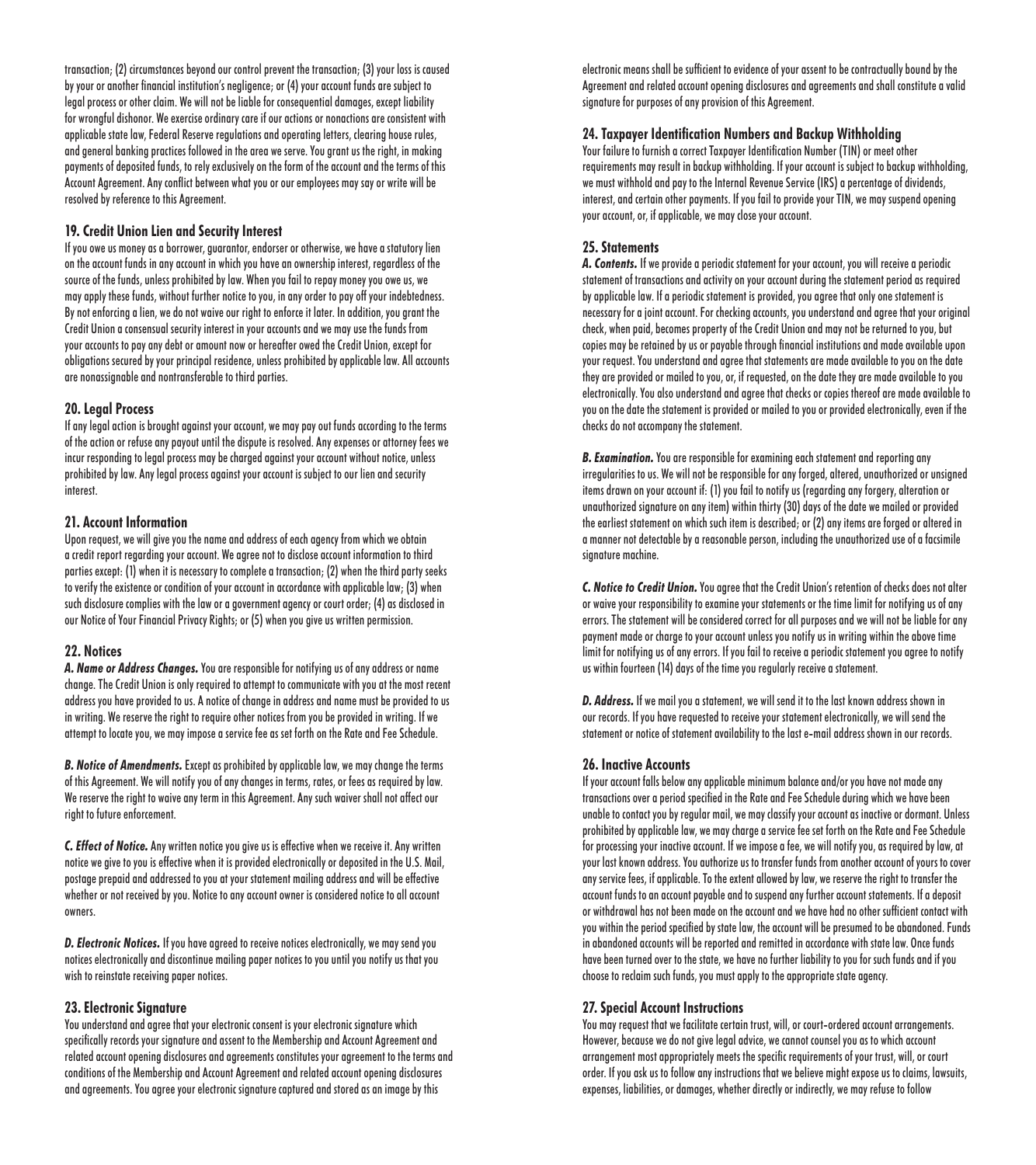your instructions or may require you to indemnify us or post a bond or provide us with other protection. Account changes requested by you, or any account owner, such as adding or closing an account or service, must be evidenced by a signed Account Change form and accepted by us.

#### **28. Termination of Account**

We may terminate your account at any time without notice to you or may require you to close your account and apply for a new account if: (1) there is a change in owners or authorized signers; (2) there has been a forgery or fraud reported or committed involving your account; (3) there is a dispute as to the ownership of the account or of the funds in the account; (4) any checks are lost or stolen; (5) there are excessive returned unpaid items not covered by an overdraft protection plan; (6) there has been any misrepresentation or any other abuse of any of your accounts; or (7) we reasonably deem it necessary to prevent a loss to us. A member's share savings account can only be closed by the primary owner. To terminate another account(s), you must provide written notice to the Credit Union. Drawing an account balance to zero (by check or other withdrawal) does not constitute written notice. We reserve the right to require the consent of all owners to terminate a joint account. We are not responsible for payment of any check, withdrawal, or other item after your account is terminated, however, if we pay an item after termination, you agree to reimburse us.

#### **29. Termination of Membership**

A member may terminate membership by giving us notice. You may be denied services or expelled for any reason allowed by applicable law, including causing a loss to the Credit Union.

#### **30. Death of Account Owner**

We may continue to honor all transfer orders, withdrawals, deposits and other transactions on an account until we are notified of a member's death. Once we are notified of a member's death, we may pay checks or honor other payments or transfer orders authorized by the deceased member for a period of ten (10) days after that date unless we receive instructions from any person claiming an interest in the account to stop payment on the checks or other items. We may require anyone claiming a deceased owner's account funds to indemnify us for any losses resulting from our honoring that claim. This Agreement will be binding upon any heirs or legal representatives of any account owner.

#### **31. Unlawful Internet Gambling and Other Illegal Activities**

You agree that you are not engaged in unlawful internet gambling or any other illegal activity. You agree that you will not use any of your accounts, access devices or services for unlawful internet gambling or other illegal activities. We may terminate your account relationship if you engage in unlawful internet gambling or other illegal activities.

#### **32. Severability**

If a court holds any portion of this Agreement to be invalid or unenforceable, the remainder of this Agreement shall not be invalid or unenforceable and will continue in full force and effect. All headings are intended for reference only and are not to be construed as part of the Agreement.

#### **33. Enforcement**

You are liable to us for any loss, cost or expense we incur resulting from your failure to follow this Agreement. You authorize us to deduct any such loss, costs or expenses from your account without prior notice to you. If we bring a legal action to collect any amount due under or to enforce this Agreement, we shall be entitled, subject to applicable law, to payment of reasonable attorney's fees and costs, including fees on any appeal, bankruptcy proceedings, and any post-judgment collection actions.

#### **34. Governing Law**

This Agreement is governed by the Credit Union's Bylaws, federal laws and regulations, the laws, including applicable principles of contract law, and regulations of the state in which the Credit Union's main office is located, and local clearing house rules, as amended from time to time. As permitted by applicable law, you agree that any legal action regarding this Agreement shall be brought in the county in which the Credit Union is located.

#### **35. Monitoring and Recording Communications.**

We may monitor and record communications between you and us, including telephone conversations, electronic messages, electronic records, or other data transmissions that affect your accounts or other products and services. Except as otherwise prohibited by applicable law, you agree we may monitor and record such communications without your approval or further notice to you.

#### **36. Consent to Contact**

By signing or otherwise authenticating an account card or account application, you agree we and/or our third-party providers, including debt collectors, may contact you by telephone or text message at any telephone number associated with your account, including wireless telephone numbers (i.e. cell phone numbers) which could result in charges to you, in order to service your account or collect any amounts owed to us, excluding any contacts for advertising and telemarketing purposes as prescribed by law. You further agree methods of contact may include use of pre-recorded or artificial voice messages, and/or use of an automatic dialing device. You may withdraw the consent to be contacted on your wireless telephone number(s) at any time by providing written notice to us at TruWest Credit Union, Attn: Collections Department, P.O. Box 3489, Scottsdale, AZ 85271. If you have provided a wireless telephone number(s) on or in connection with any account, you represent and agree you are the wireless subscriber or customary user with respect to the wireless telephone number(s) provided and have the authority to give this consent. Furthermore, you agree to notify us of any change to the wireless telephone number(s) which you have provided to us.

In order to help mitigate harm to you and your account, we may contact you on any telephone number associated with your account, including a wireless telephone number (i.e. cell phone number), to deliver to you any messages related to suspected or actual fraudulent activity on your account, data security breaches or identity theft following a data breach, money transfers or any other exigent messages permitted by applicable law. These contacts will not contain any telemarketing, cross-marketing, solicitation, advertising, or debt collection message of any kind. The contacts will be concise and limited in frequency as required by law. You will have an opportunity to opt-out of such communications at the time of delivery.

#### **37. Arbitration and Class Action Waiver Agreement**

*A.* RESOLUTION OF DISPUTES BY ARBITRATION: THIS AGREEMENT CONTAINS IMPORTANT INFORMATION REGARDING YOUR DEPOSIT ACCOUNTS AND RELATED ELECTRONIC FINANCIAL SERVICES. IT PROVIDES THAT EITHER YOU OR WE CAN REQUIRE THAT CERTAIN DISPUTES BE RESOLVED BY BINDING ARBITRATION. ARBITRATION REPLACES THE RIGHT TO GO TO COURT, INCLUDING THE RIGHT TO A JURY TRIAL AND THE RIGHT TO PARTICIPATE IN A CLASS ACTION OR SIMILAR PROCEEDING. IN ARBITRATION, THE DISPUTE IS SUBMITTED TO A NEUTRAL PARTY, AN ARRITRATOR, INSTEAD OF A JUDGE OR JURY. ARBITRATION PROCEDURES MAY BE MORE LIMITED THAN RULES APPLICABLE IN COURT.

*B. Agreement to Arbitrate Disputes.* Either You or We may elect, without the other's consent, to require that any dispute between us concerning Your Deposit Accounts (share accounts) and the electronic financial services related to your Accounts be resolved by binding arbitration, except for those disputes specifically excluded below. This Arbitration Agreement and any arbitration conducted under it are governed by the Federal Arbitration Act (9 U.S.C. § 1 et seq.) and are not subject to any state law related to arbitration.

*C. Disputes Covered by Arbitration.* Claims or disputes between you and us arising out of or relating to your Deposit Account(s), transactions involving your Deposit Account(s) and any related electronic financial service with us are subject to arbitration. Electronic financial services include online and mobile account access, bill pay, telephone access, and any other electronic service provided pursuant to our Electronic Funds Transfer Agreement and Disclosures or through separate disclosures which may be electronic product specific. Any claims or disputes arising from or relating to this agreement, any prior account agreement between us, any advertising, the application for, or the approval or establishment of your account are also included. Disputes include not only claims made directly by You, but also made by anyone connected with You or claiming through You, such as a joint account holder, account beneficiary, employee, representative, agent, predecessor or successor, heir, assignee, or trustee in bankruptcy. Claims are subject to arbitration, regardless of what theory they are based on or whether they seek legal or equitable remedies. Arbitration applies to any and all such claims or disputes, whether they arose in the past, may currently exist or may arise in the future. All such disputes are referred to in this section as "Claims".

*D. Disputes Not covered by Arbitration.* Both you and we have the right to pursue a Claim in state court instead of arbitration for claims related to our collection of any negative balance or amounts you owe us under our Membership and Account Agreement, including but not limited to: fraud, counterfeit items and any unpaid account obligations. This exception applies if the Claim is in that court's jurisdiction and proceeds on an individual basis. Also, arbitration will not apply to Your Account as long as You are an active duty Service Member. Otherwise, this Agreement to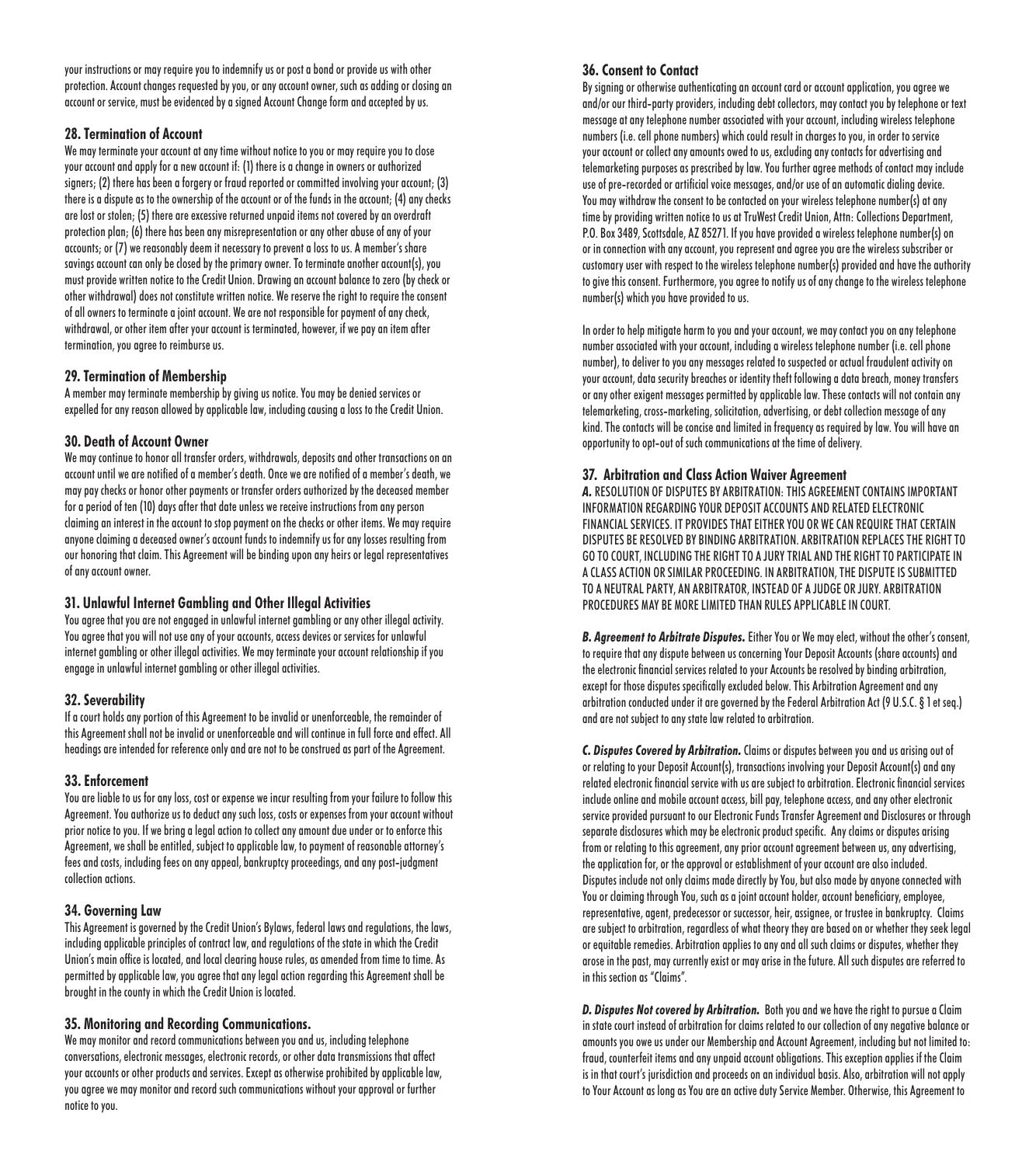arbitrate will apply without limitation, regardless of whether 1) your account is closed; 2) you pay us in full any outstanding debt you owe; or 3) you file for bankruptcy.

*E. No Class Action or Joinder of Parties.* YOU ACKNOWLEDGE THAT YOU AND WE AGREE THAT NO CLASS ACTION, CLASS-WIDE ARBITRATION, PRIVATE ATTORNEY GENERAL ACTION, OR OTHER PROCEEDING WHERE SOMEONE ACTS IN A REPRESENTATIVE CAPACITY, MAY BE PURSUED IN ANY ARBITRATION OR IN ANY COURT PROCEEDING, REGARDLESS OF WHEN THE CLAIM OR CAUSE OF ACTION AROSE OR ACCRUED, OR WHEN THE ALLEGATIONS OR FACTS UNDERLYING THE CLAIM OR CAUSE OF ACTION OCCURRED. Unless you and we both agree, claims of two or more persons may not be joined, consolidated, or otherwise brought together in the same arbitration (unless those persons are joint account holders or beneficiaries on your account and/or related accounts, or parties to a single transaction or related transaction), whether or not the claim may have been assigned.

*F. Arbitration Procedures.* The arbitration must be filed with one of the following neutral arbitration forums and must follow its rules and procedures for initiating and pursuing an arbitration:

| <b>American Arbitration Association</b> | JAMS                       |
|-----------------------------------------|----------------------------|
| 1-800-778-7879 (toll-free)              | 1-800-352-5267 (toll free) |
| www.adr.org                             | www.jamsadr.com            |

The arbitration shall take place in the federal district in which you reside, or in which you entered into this Agreement. The arbitration shall be decided by a single, neutral arbitrator selected in accordance with the rules of the arbitration forum. The arbitrator shall follow procedures and rules of the arbitration forum in effect on the date the arbitration is filed unless those rules and procedures are inconsistent with this arbitration provision, in which case this arbitration provision will prevail. You or we may choose to have a hearing and be represented by counsel. Judgment on the arbitration award may be entered by any court of competent jurisdiction. We will not reimburse any fees if the arbitrator determines that your claim or dispute was frivolous or baseless. Each party shall be responsible for its own attorney fees in any arbitration unless the arbitrator awards attorney fees under applicable law or agreement.

*G. Right to Resort to Provisional Remedies Preserved.* Nothing herein shall be deemed to limit or constrain our right to resort to self-help remedies, such as our federal statutory lien; our right of set-off; the right to restrain funds in an account; to interplead funds in the event of a dispute; to exercise any security interest we may hold in property; to comply with legal process; or to obtain provisional remedies such as injunctive relief, attachment, or garnishment by a court having appropriate jurisdiction; provided, however, that you or we may elect to arbitrate any dispute related to such provisional remedies.

*H. Right to Reject this Resolution of Disputes by Arbitration.* You have the right to opt out of this agreement to arbitrate if you tell us within 30 days of your initial Account opening or the receipt of this notice, whichever is later. To opt out, send us written notice including the following information: (i) Your written notice must include: your name, as listed on your account, your account number, and a statement that you reject the Resolution of Disputes by Arbitration provision, and (ii) You must send Your written notice to Us at the following address: TruWest Credit Union, P.O. Box 3489, Scottsdale, AZ 85271 Attn: Member Services.

*I. Acceptance of Arbitration and Class Action Waiver.* By your receipt of our notice and a copy of this Binding Arbitration and Class Action Waiver Agreement, your decision not to reject this Agreement and as confirmed by your continued use of your Account, you agree to be bound by the above Disputes Covered by Arbitration provision for all of your Accounts and effective immediately your Accounts will be bound by this Arbitration and Class Action Waiver Agreement. This Arbitration & Class Action Waiver Agreement will survive the termination or amendment of your Deposit Account or Electronic Funds Transfer Agreement, or any related agreements or disclosures. You agree we may amend this Agreement with notice of changes provided to you, but no amendment shall change or revoke any prior acceptance of or opt-out from this Arbitration and Class Action Waiver Agreement.

### **Electronic Funds Transfer Agreement And Disclosure**

This Electronic Funds Transfer Agreement covers your and our rights and responsibilities concerning the electronic funds transfer ("EFT") services offered to you by TruWest Credit Union ("Credit Union"). Electronic funds transfers are electronically initiated transfers of money from your account through the EFT services described below.

#### **1. EFT Services**

If approved, you may conduct any one or more of the EFT services offered by the Credit Union.

*A. ATM Cash Card.* If approved, you may use your Card and PIN (Personal Identification Number) in automated teller machines (ATMs) of the Credit Union, Visa, CO-OP, Plus and ACCEL networks, and such other machines or facilities as the Credit Union may designate. At the present time, you may use your Card to:

- Make deposits to your share savings and checking accounts.
- Obtain balance information for your share savings and checking accounts.
- Make certain loan payments from your share savings and checking accounts.
- Some functions may be limited at non-proprietary ATMs.
- Access your Personal Line of Credit account.
- Transfer funds from your share savings and checking accounts.
- Withdraw funds from your share savings and checking accounts.

The following limitations on the frequency and amount of ATM transactions may apply:

- For security purposes, there are other limits on the frequency and amount of transfers available at ATMs.
- You may transfer up to the available balance in your accounts at the time of the transfer.
- You may make withdrawals up to a maximum of \$500.00 or fifteen (15) transactions per day, whichever is first.

Because of the servicing schedule and processing time required in ATM operations, there may be a delay between the time a deposit (either cash or check) is made and when it will be available for withdrawal.

*B. Visa® Debit Card.* You may use your Card to purchase goods and services from participating merchants. If you wish to pay for goods or services over the Internet, you may be required to provide card number security information before you will be permitted to complete the transaction. You agree that you will not use your Card for any transaction that is illegal under applicable federal, state, or local law. Funds to cover your Card purchases will be deducted from your checking account. If the balance in your account is not sufficient to pay the transaction amount, the Credit Union may pay the amount and treat the transaction as a request to transfer funds from other deposit accounts, approved overdraft protection accounts or loan accounts that you have established with the Credit Union. If you initiate a transaction that overdraws your Account, you agree to make immediate payment of any overdrafts together with any service charges to the Credit Union. In the event of repeated overdrafts, the Credit Union may terminate all services under this Agreement. You may use your Card and PIN (Personal Identification Number) in ATMs of the Credit Union, Plus, VISA, CO-OP, and ACCEL networks, and such other machines or facilities as the Credit Union may designate. At the present time, you may also use your Card to:

- Make deposits to your share savings and checking accounts.
- Transfer funds from your share savings and checking accounts.
- Obtain balance information for your share savings and checking accounts.
- Make certain loan payments from your share savings and checking accounts.
- Access your Personal Line of Credit account.
- Make POS (Point-of-Sale) transactions with your Card and PIN (Personal Identification Number) to purchase goods or services at merchants that accept Visa.
- Order goods or services by mail, Internet or telephone from places that accept Visa.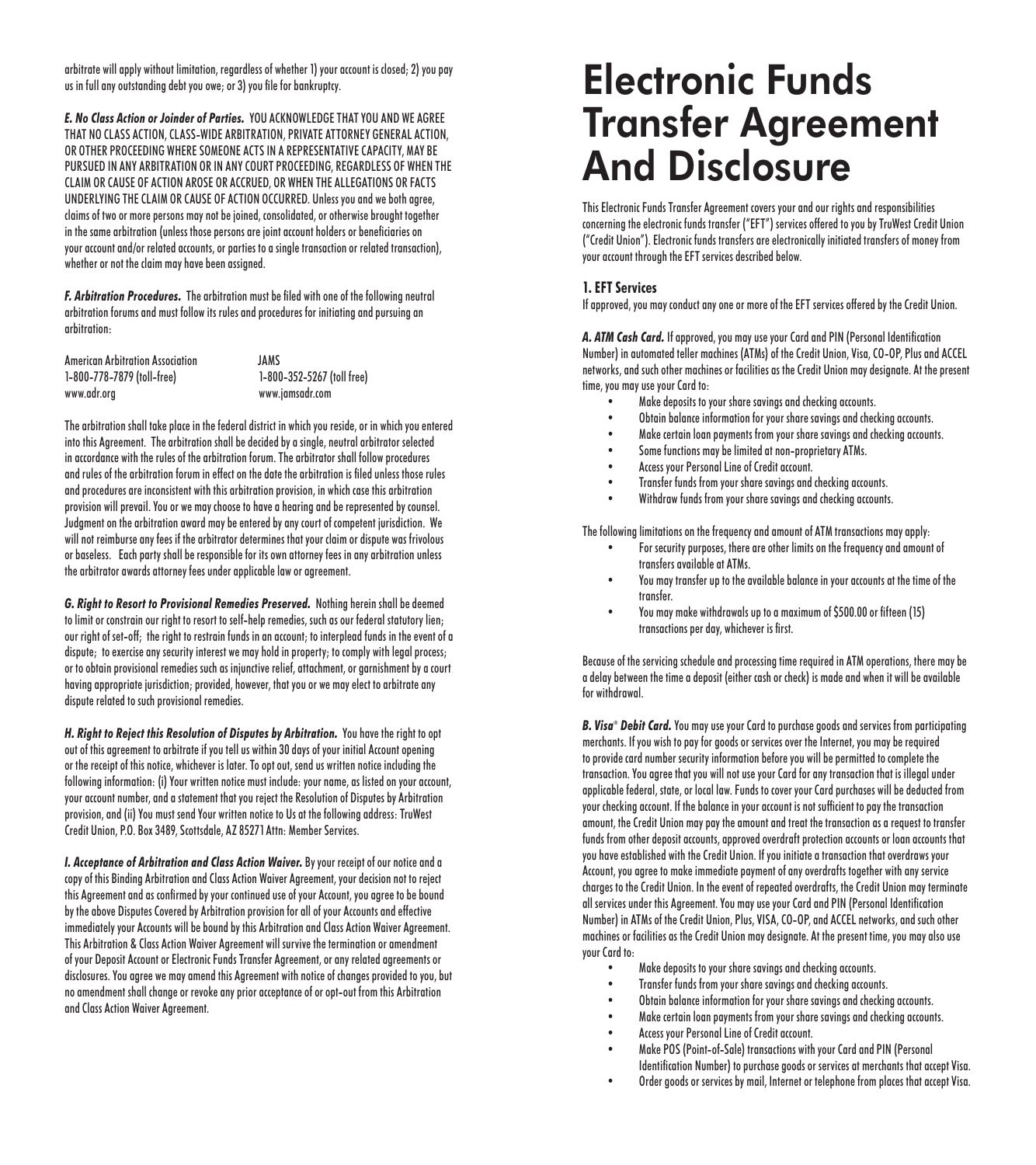- Some functions may be limited at non-proprietary ATMs; features may be limited to POS only, according to merchant.
- Withdraw funds from your share savings and checking accounts.

The following limitations on the frequency and amount of Visa Debit Card transactions may apply:

- You may make 15 Debit Card purchases per day.
- You may purchase up to a maximum of \$3,500.00 per day.
- You may make 15 cash withdrawals in any one (1) day from an ATM machine.
- You may withdraw up to a maximum of \$500.00 in any one (1) day from an ATM machine, if there are sufficient funds in your account.
- You may make 15 POS transactions in any one (1) day.
- You may purchase up to a maximum of \$3,500.00 from POS terminals per day, if there are sufficient funds in your account.
- You may transfer up to the available balance in your accounts at the time of the transfer.
- If you incur a charge in a currency other than U.S. dollars, the charge will be converted into the US dollar amount. Please see the Foreign Transactions section below. Also, transactions in certain countries may be blocked and will require a manual or verbal authorization for approval. Please check with us prior to departure to determine if your destination country is affected. However, the right to deny such transactions is within our sole discretion and affected countries may change at any time.

*C. Telephone Banking.* A separate Access Code will be assigned to you for Telephone Banking. You must use your Access Code along with your member number to access your accounts. At the present time you may use Telephone Banking to:

- Withdraw funds from your share savings, checking, money market accounts and personal credit lines.
- Transfer funds from your share savings, checking, money market accounts and personal credit lines.
- Obtain balance information for your share savings, checking, money market, investment certificate accounts, mortgage, consumer loans and Visa credit card.
- Make loan payments from your share savings, checking and money market accounts.
- Determine if a particular item has cleared.
- Obtain tax information on amounts earned on share savings, checking, money market and investment certificates accounts or interest paid on loan accounts.
- Verify the last date and amount of your payroll deposit.
- Place Stop Payment.
- Request a check from your account to be mailed to your home.

Your accounts can be accessed through Telephone Banking via a touch tone telephone only. Telephone Banking service will be available for your convenience twenty-four (24) hours per day. This service may be interrupted for a short time each day for data processing. The following limitations on Telephone Banking transactions may apply:

- There is no limit to the number of inquiries, transfers, or withdrawal requests you may make in any one day.
- Maximum withdrawal amount for check by mail is \$10,000.00.

The Credit Union reserves the right to refuse any transaction which would draw upon insufficient funds, exceed a credit limit, lower an account below a required balance, or otherwise require us to increase our required reserve on the account. All checks are payable to you as a primary member and will be mailed to your address of record. The Credit Union may set other limits on the amount of any transaction, and you will be notified of those limits. The Credit Union may refuse to honor any transaction for which you do not have sufficient available verified funds. The service will discontinue if no transaction is entered after numerous unsuccessful attempts to enter a transaction, and there may be limits on the duration of each telephone call.

#### *D. Preauthorized EFTs.*

• Direct Deposit. Upon instruction of (i) your employer or (ii) the Treasury Department or (iii) other financial institutions, the Credit Union will accept direct deposits of your paycheck or federal recurring payments, such as Social Security, to your share, savings, checking and money market account.

- Preauthorized Debits. Upon instruction, we will pay certain recurring transactions from certain share, savings, checking, and money market accounts.
- Stop Payment Rights. If you have arranged in advance to make regular electronic fund transfers out of your account(s) for money you owe others, you may stop payment on preauthorized transfers from your account. You must notify us orally or in writing at any time up to three (3) business days before the scheduled date of the transfer. We may require written confirmation of the stop payment order to be made within fourteen (14) days of any oral notification. If we do not receive the written confirmation, the oral stop payment order shall cease to be binding fourteen (14) days after it has been made.
- Notice of Varying Amounts. If these regular payments may vary in amount, the person you are going to pay is required to tell you, ten (10) days before each payment, when it will be made and how much it will be. You may choose instead to get this notice only when the payment would differ by more than a certain amount from the previous payment or when the amount would fall outside certain limits that you set.
- Liability for Failure to Stop Payment of Preauthorized Transfers. If you order us to stop payment of a preauthorized transfer three (3) business days or more before the transfer is scheduled, and we do not do so, we will be liable for your losses or damages, to the extent provided by law.

*E. Electronic Check Conversion/Electronic Returned Check Fees.* If you pay for purchases or bills with a check, you may authorize your check to be converted to an electronic fund transfer. You may also authorize merchants or other payees to electronically debit your account for returned check fees. You are considered to have authorized these electronic funds transfers if you complete the transaction after being told (orally or by a notice posted or sent to you) that the transfer may be processed electronically or if you sign a written authorization.

*F. Online Banking.* If we approve Online Banking for your accounts, a separate password will be assigned to you. You must use your User ID along with your password to access your accounts. At the present time, you may use Online Banking to:

- Withdraw funds from your share, savings, checking and money market accounts.
- Transfer funds from your share, savings, checking and money market accounts.
- Obtain balance information for your share, savings, checking, money market and investment certificate accounts.
- Access your line(s) of credit and VISA account.
- Determine if a particular item has cleared.
- Obtain tax information on amounts earned on share, savings, checking, money market and investment certificate accounts or interest paid on loan accounts.
- Verify the last date and amount of your payroll deposit.
- Obtain negotiated check images.

Your accounts can be accessed under Online Banking via personal computer. Online Banking will be available for your convenience twenty-four (24) hours per day. This service may be interrupted for a short time each day for data processing. We reserve the right to refuse any transaction which would draw upon insufficient funds, exceed a credit limit, lower an account below a required balance, or otherwise require us to increase our required reserve on the account. We may set other limits on the amount of any transaction, and you will be notified of those limits. We may refuse to honor any transaction for which you do not have sufficient available verified funds. The service will discontinue if no transaction is entered after numerous unsuccessful attempts to enter a transaction, and there may be limits on the duration of each access. The following limitations on Online Banking transactions may apply:

- There is no limit to the number of inquiries, transfers, or withdrawal requests you may make in any one day.
- Additional information and limitations, including cut-off times, are set forth within the Credit Union's Service Agreement for Online Banking Services and related user instructions. These materials will be available to you online at the time you request services.

*G. Mobile Banking.* If Mobile Banking is activated for your account(s), you will be required to use secure login information to access the account(s). At the present time, you may use Mobile Banking to:

• Transfer funds from your share, checking, credit card, HELOC, and Personal Credit Line accounts.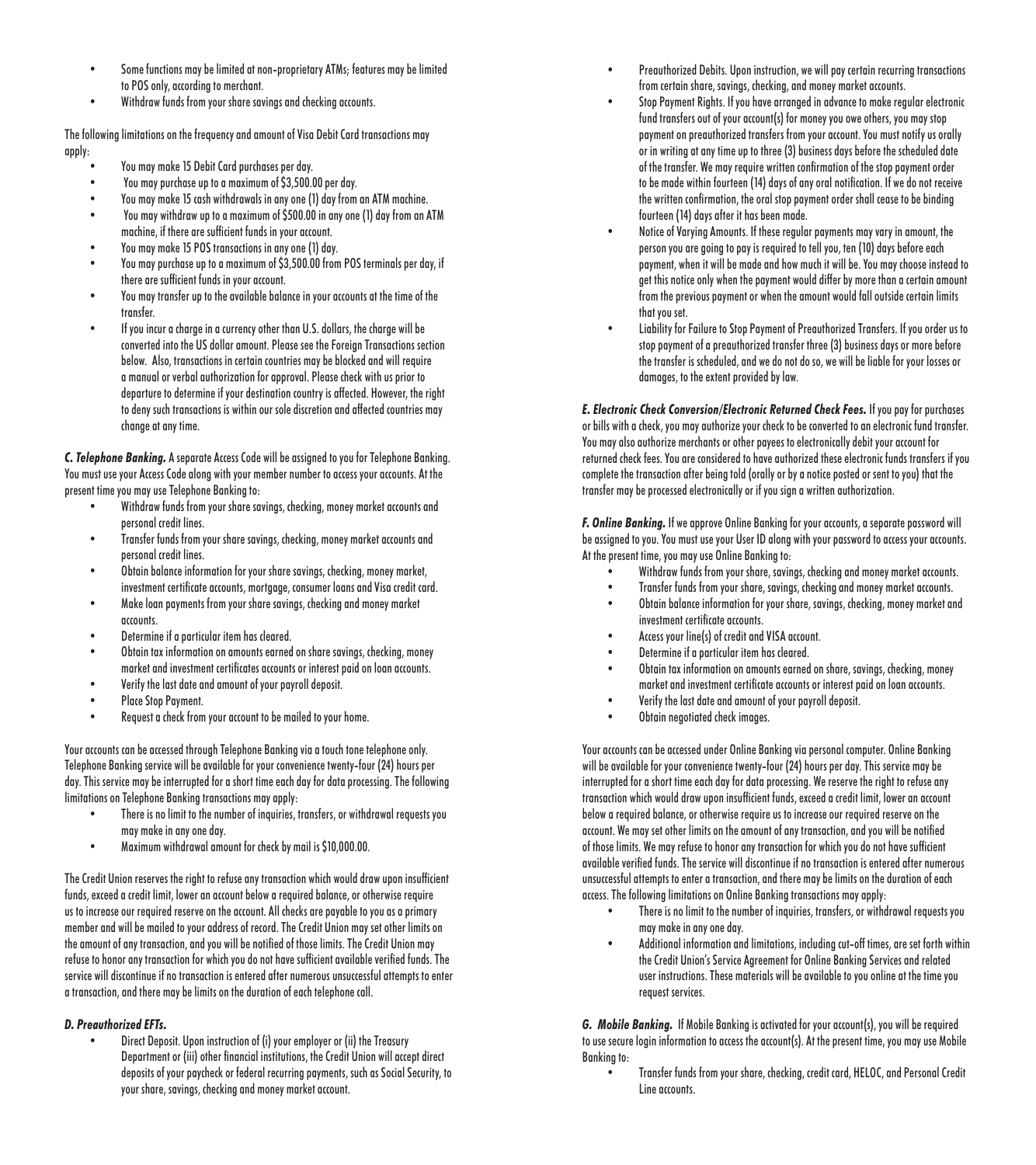- Obtain balance information for your share, checking, loan, money market, investment certificate, and credit card accounts.
- Make loan payments from your share and checking accounts.

Your accounts can be accessed under Mobile Banking via mobile device or other approved access device(s). Mobile Banking will be available for your convenience 24 hours per day. This service may be interrupted for a short time each day for data processing. We reserve the right to refuse any transaction which would draw upon insufficient funds, exceed a credit limit, lower an account below a required balance, or otherwise require us to increase our required reserve on the account. We may set other limits on the amount of any transaction, and you will be notified of those limits. We may refuse to honor any transaction for which you do not have sufficient available verified funds. The service will discontinue if no transaction is entered after numerous unsuccessful attempts to enter a transaction and there may be limits on the duration of each access.

The following limitations on Mobile Banking transactions may apply:

• There is no limit to the number of inquiries, transfers, or withdrawal requests you may make in any one (1) day.

*H. Bill Payment.* If we approve Bill Payment services for your account, you may pay your bills electronically, and have your recurring bills paid automatically. We will process bill payment transfer requests only to those creditors the Credit Union has designated in the User Instructions and such creditors as you authorize and for whom the Credit Union has the proper vendor code number. We will not process any bill payment transfer if the required transaction information is incomplete.

We will withdraw the designated funds from your checking account for bill payment transfer by the designated cut-off time on the date you schedule for payment. We will process your bill payment transfer within a designated number of days before the date you are scheduled for payment. You must allow sufficient time for vendors to process your payment after they receive a transfer from us. Please leave as much time as though you were sending your payment by mail. We cannot guarantee the time that any payment will be credited to your account by the vendor.

- There is no limit on the number of bill payments per day. However, you may not use Bill Payment services to (a) pay taxes or make other payments to governmental agencies, (b) pay court-directed alimony or support or (c) make payments to payees outside of the United States or U.S. territory.
- Additional information and limitations, including cut-off times and vendor information are set forth within the Credit Union's Service Agreement for Online Banking Services and related user instructions. These materials will be available to you online at the time you request services.

The Credit Union reserves the right to refuse any transaction which would draw upon insufficient funds, exceed a credit limit, lower an account below a required balance, or otherwise require us to increase our required reserve on the account. We may refuse to honor any transaction for which you do not have sufficient available verified funds. The service will discontinue if no transaction is entered after numerous unsuccessful attempts to enter a transaction, and there may be limits on the duration of each access.

#### **2. Conditions of EFT Services**

*A. Ownership of Cards.* Any Card or other device which we supply to you is our property and must be returned to us, or to any person whom we authorize to act as our agent, or to any person who is authorized to honor the Card, immediately according to instructions. The Card may be repossessed at any time at our sole discretion without demand or notice. You cannot transfer your Card or account to another person.

*B. Honoring the Card.* Neither we nor merchants authorized to honor the Card will be responsible for the failure or refusal to honor the Card or any other device we supply to you. If a merchant agrees to give you a refund or adjustment, you agree to accept a credit to your account in lieu of a cash refund.

*C. Foreign Transactions*. Purchases and cash withdrawals made in foreign currencies will be debited from your account in U.S. dollars. The exchange rate between the transaction currency and the billing currency used for processing international transactions is a rate selected by Visa

from a range of rates available in wholesale currency markets for the applicable transaction date, which rate may vary from the rate Visa itself receives or the rate mandated by the government or governing body in effect for the applicable transaction date. The exchange rate used on the transaction date may differ from the rate that would have been used on the processing date or cardholder statement posting date.

A fee of up to 1.00% of the amount of the transaction, calculated in U.S. dollars, will be imposed on all foreign transactions, including purchases, cash withdrawals and credits to your account. A foreign transaction is any transaction that you complete or a merchant completes on your card outside of the United States, with the exception of U.S. military bases, U.S. territories, U.S. embassies or U.S. consulates. Transactions completed by merchants outside of the United States are considered foreign transactions, regardless of whether you are located inside or outside the United States at the time of the transaction.

*D. Security of Access Code.* You may use one (1) or more access codes with your electronic funds transfers. The access codes issued to you are for your security purposes. Any codes issued to you are confidential and should not be disclosed to third parties or recorded on or with the Card. You are responsible for safekeeping your access codes. You agree not to disclose or otherwise make your access codes available to anyone not authorized to sign on your accounts. If you authorize anyone to use your access codes, that authority shall continue until you specifically revoke such authority by notifying the Credit Union. You understand that any joint owner you authorize to use an access code may withdraw or transfer funds from any of your accounts. If you fail to maintain the security of these access codes and the Credit Union suffers a loss, we may terminate your EFT services immediately.

*E. Joint Accounts.* If any of your accounts accessed under this Agreement are joint accounts, all joint owners, including any authorized users, shall be bound by this Agreement and, alone and together, shall be responsible for all EFT transactions to or from any share, savings, checking, money market, or loan accounts as provided in this Agreement. Each joint account owner, without the consent of any other account owner, may, and hereby is authorized by every other joint account owner to, make any transaction permitted under this Agreement. Each joint account owner is authorized to act for the other account owners, and the Credit Union may accept orders and instructions regarding any EFT transaction on any account from any joint account owner.

#### **3. Fees and Charges**

There are certain fees and charges for electronic funds transfer services. For a current listing of all applicable fees, see our current fee disclosure document that was provided to you at the time you applied for or requested these electronic services. From time to time, the charges may be changed. We will notify you of any changes as required by applicable law.

If you use an ATM not operated by us, you may be charged a fee by the ATM operator and by any national, regional, or local network used in processing the transaction (and you may be charged a fee for a balance inquiry even if you do not complete a fund transfer). The ATM fee(s) or surcharge(s) will be debited from your account if you elect to complete the transaction or continue with the balance inquiry.

You understand and agree that we and/or the ATM operator may charge you multiple fees for multiple transactions during the same ATM session (for example, fees for both a balance inquiry and a cash withdrawal).

#### **4. Member Liability**

You are responsible for all transactions you authorize using your EFT services under this Agreement. If you permit someone else to use an EFT service, your Card or your access code, you are responsible for any transactions they authorize or conduct on any of your accounts.

TELL US AT ONCE if you believe your Card and/or access code has been lost or stolen or if you believe someone has used your Card or access code or otherwise accessed your accounts without your permission. Or, if you believe that an electronic fund transfer has been made without your permission, using information from your check. Telephoning is the best way of keeping your possible losses down. You could lose all the money in your account (plus your maximum overdraft protection plans).

You are not liable for an unauthorized Visa debit card transaction that was not conducted at an ATM if you can demonstrate that you exercised reasonable care in protecting your Card from loss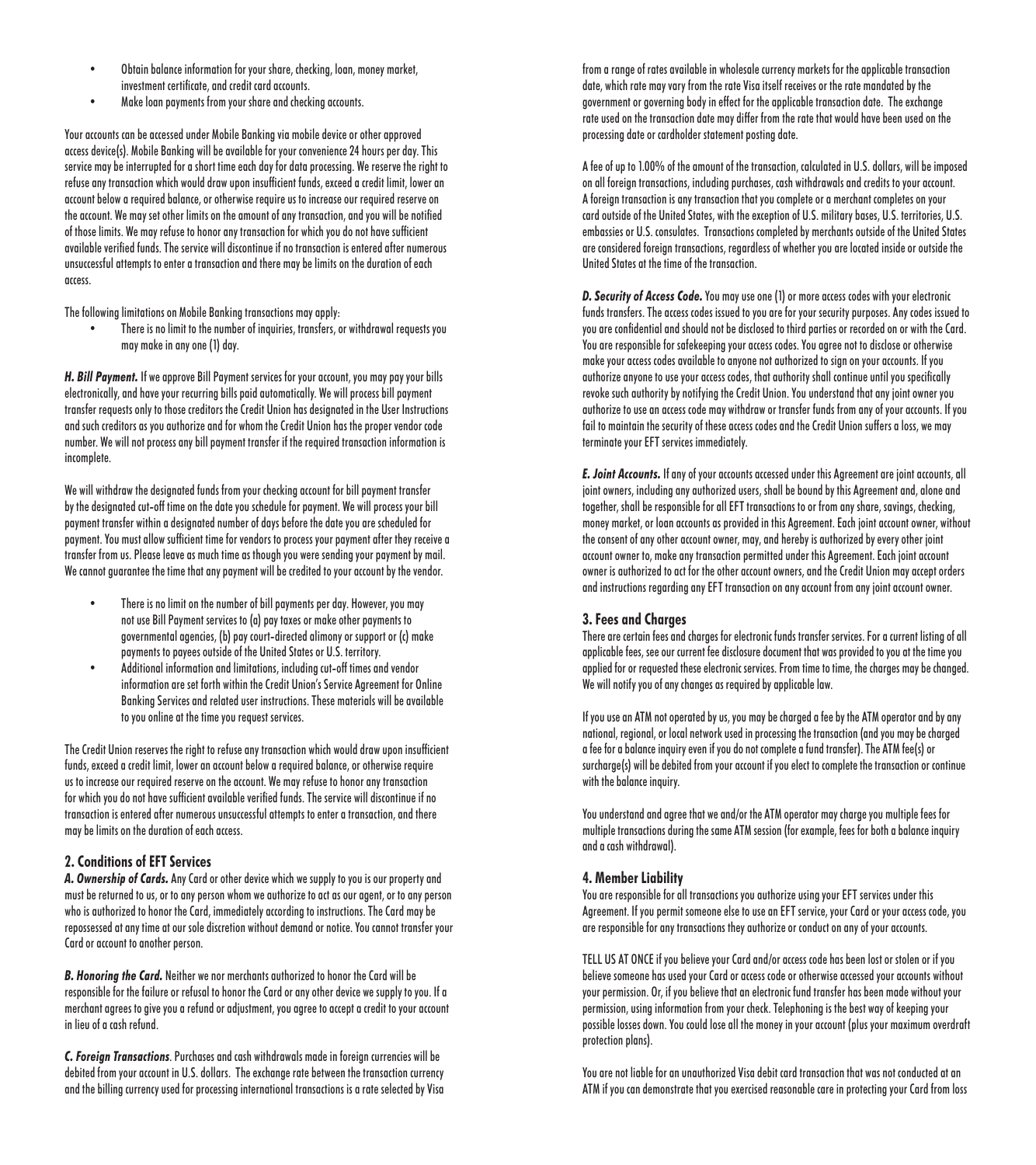or theft, you have not reported two or more incidents of unauthorized use in the past twelve (12) months, and your account is in good standing. Otherwise your liability for an unauthorized Visa debit card transaction that was not conducted at an ATM will be no more than \$50.

For all other EFT transactions involving access devices, including transactions conducted at ATMs, your liability for unauthorized transactions is determined as follows:

- If you tell us within two (2) business days, you can lose no more than \$50 if someone used your Card or code without your permission.
- If you do NOT tell us within two (2) business days after you learn of the loss or theft of your Card or code, and we can prove that we could have stopped someone from using your Card or code without your permission if you had told us, you could lose as much as \$500.00.

Also, if your statement shows transfers that you did not make, including those made by card, code, or other means tell us at once. If you do not tell us within sixty (60) days after the statement was mailed to you, you may not get back any money lost after the sixty (60) days if we can prove that we could have stopped someone from making the transfers if you had told us in time.

If a good reason (such as a hospital stay) kept you from telling us, we will extend the time periods. If you believe your Card has been lost or stolen or that someone has transferred or may transfer money from your account without your permission, call:

**(480) 441-5900 in AZ (512) 996-4000 in TX 1 (855) 878-9378 toll free** 

or write to: **TruWest Credit Union, Attn: Member Services PO Box 3489 Scottsdale, AZ 85271**

You should also call the number or write the address listed above, if you believe a transfer has been made using the information from your check without your permission.

#### **5. Right to Receive Documentation**

*A. Periodic Statements.* Transfers and withdrawals made through any ATM or POS terminal, Debit Card transactions, audio response transactions, preauthorized EFTs, online/PC transactions or bill payments you make will be recorded on your periodic statement. You will receive a statement monthly unless there is no transaction in a particular month. In any case, you will receive a statement at least quarterly.

*B. Terminal Receipt.* You can get a receipt at the time you make any transaction (except inquiries) involving your account using an ATM, POS terminal, or Debit Card transaction with a participating merchant.

*C. Direct Deposit.* If you have arranged to have a direct deposit made to your account at least once every sixty (60) days from the same source and you do not receive a receipt (such as a pay stub), you can find out whether or not the deposit has been made by calling (480) 441-5900 in AZ, (512) 996-4000 in TX or 1(855) 878-9378 toll free. This does not apply to transactions occurring outside the United States.

#### **6. Account Information Disclosure**

We will disclose information to third parties about your account or the transfers you make:

- As necessary to complete transfers;
- To verify the existence of sufficient funds to cover specific transactions upon the request of a third party, such as a credit bureau or merchant;
- If your account is eligible for emergency cash and/or emergency card replacement services, and you request such services, you agree that we may provide personal information about you and your account that is necessary to provide you with the requested service(s);
- To comply with government agency or court orders:
- As disclosed in our Notice of Your Financial Privacy Rights Policy; or
- If you give us your written permission.

#### **7. Business Days**

Our business days are Monday through Friday, excluding holidays.

#### **8. Credit Union Liability for Failure to Make Transfers**

If we do not complete a transfer to or from your account on time or in the correct amount according to our agreement with you, we may be liable for your losses or damages. However, we will not be liable for direct or consequential damages in the following events:

- If, through no fault of ours, there is not enough money in your accounts to complete the transaction, if any funds in your accounts necessary to complete the transaction are held as uncollected funds pursuant to our Funds Availability Policy, or if the transaction involves a loan request exceeding your credit limit.
- If you used your Card or access code in an incorrect manner.
- If the ATM where you are making the transfer does not have enough cash.
- If the ATM was not working properly and you knew about the problem when you started the transaction.
- If circumstances beyond our control (such as fire, flood, or power failure) prevent the transaction.
- If the money in your account is subject to legal process or other claim.
- If funds in your account are pledged as collateral or frozen because of a delinquent loan.
- If the error was caused by a system of any participating ATM network.
- If the electronic transfer is not completed as a result of your willful or negligent use of your Card, access code, or any EFT facility for making such transfers.
- If the telephone or computer equipment you use to conduct audio response or online/PC or mobile banking transactions is not working properly and you know or should have known about the breakdown when you started the transaction.
- If you have bill payment services, we can only confirm the amount, the participating merchant, and date of the bill payment transfer made by the Credit Union. For any other error or question you have involving the billing statement of the participating merchant, you must contact the merchant directly. We are not responsible for investigating such errors.
- Any other exceptions as established by the Credit Union.

#### **9. Notices**

All notices from us will be effective when we have mailed them or delivered them to your last known address in the Credit Union's records. Written notice you provide in accordance with your responsibility to report unauthorized transactions to us will be considered given at the time you mail the notice or deliver it for transmission to us by any other usual means. All other notices from you will be effective when received by the Credit Union at the address specified in this Agreement. We reserve the right to change the terms and conditions upon which EFT services are offered and will provide notice to you in accordance with applicable law. Use of EFT services is subject to existing regulations governing the Credit Union account and any future changes to those regulations.

The following information is a list of safety precautions regarding the use of ATMs.

- Be aware of your surroundings, particularly at night.
- Consider having someone accompany you when the ATM is used after dark.
- Close the entry door of any ATM facility equipped with a door.
- If another person is uncomfortably close to you at the time of your transaction, ask the person to step back before you complete your transaction. If it is after the regular hours of the financial institution and you are using an ATM, do not permit entrance to any person you do not know.
- Refrain from displaying your cash at the ATM. As soon as your transaction is completed, place your money in your purse or wallet. Count the cash later in the safety of your car or home.
- If you notice anything suspicious at the ATM, consider using another ATM or coming back later. If you are in the middle of a transaction and you notice something suspicious, cancel the transaction, take your Card and leave.
- If you are followed after making a transaction, go to the nearest public area where people are located.
- DO NOT write your personal identification number or code on your ATM Card.
- Report all crimes to law enforcement officials immediately. If emergency assistance is needed, call the police from the nearest available public telephone.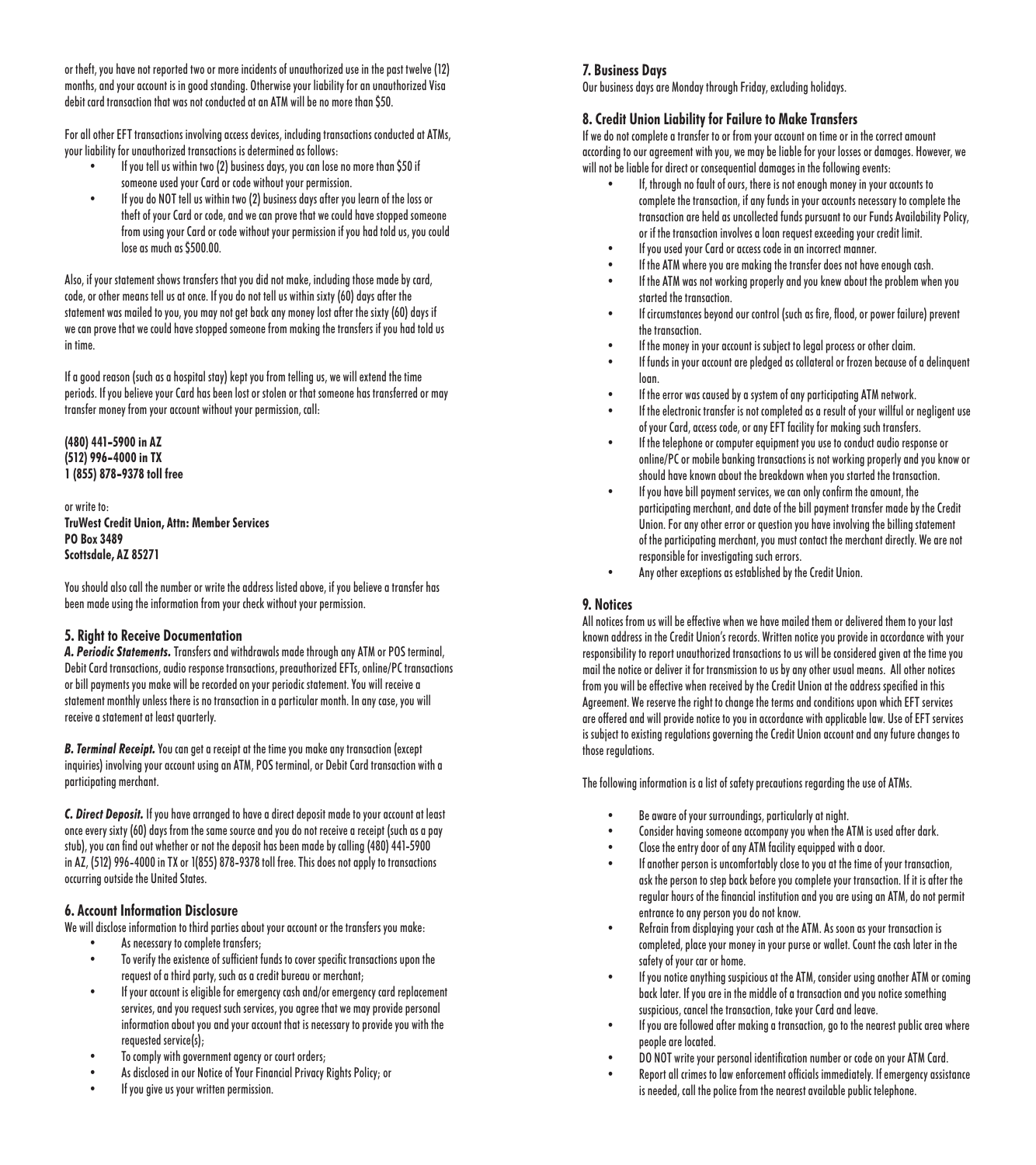#### **10. Billing Errors**

In case of errors or questions about electronic funds transfers from your share, savings, checking and money market accounts, or if you need information about a transfer on the statement or receipt telephone us at the following number or send us a written notice to the following address as soon as you can. We must hear from you no later than sixty (60) days after we sent the FIRST statement on which the problem appears.

Call us at: **(480) 441-5900 in AZ (512) 996-4000 in TX 1 (855) 878-9378 toll free**  or write to: **TruWest Credit Union, Attn: Member Services PO Box 3489 Scottsdale, AZ 85271**

- Tell us your name and account number.
- Describe the electronic transfer you are unsure about, and explain as clearly as you can why you believe the Credit Union has made an error or why you need more information.
- Tell us the dollar amount of the suspected error.

If you tell us orally, we may require that you send us your complaint or question in writing within ten (10) business days.

We will determine whether an error has occurred within ten (10)\* business days after we hear from you and will correct any error promptly. If we need more time, however, we may take up to forty-five (45)\*\* days to investigate your complaint or question. If we decide to do this, we will credit your account within ten (10)\* business days for the amount you think is in error, so that you will have the use of the money during the time it takes us to complete our investigation. If we ask you to put your complaint or question in writing and we do not receive it within ten (10) business days, we may not credit your account.

We will tell you the results within three (3) business days of completing our investigation. If we decide that there was no error, we will send you a written explanation. You may ask for copies of the documents that we used in our investigation.

\* If you give notice of an error within thirty (30) days after you make the first deposit to your account, we will have twenty (20) business days instead of ten (10) business days to investigate the error. \*\* If you give notice of an error within thirty (30) days after you make the first deposit to your account, notice of an error involving a point of sale transaction, or notice of an error involving a transaction initiated outside the U.S. its possessions and territories, we will have ninety (90) days instead of fortyfive (45) days to investigate the error. Additionally, for errors occurring within 30 days after you make the first deposit to your account, we may take up to 20 business days instead of ten (10) business days to credit your account.

#### **11. Termination of EFT Services**

You may terminate this Agreement or any EFT service under this Agreement at any time by notifying us in writing and stopping your use of your Card and any access code. You must return all Cards to the Credit Union. You also agree to notify any participating merchants that authority to make bill payment transfers has been revoked. We may also terminate this Agreement at any time by notifying you orally or in writing. If we terminate this Agreement, we may notify any participating merchants making preauthorized debits or credits to any of your accounts that this Agreement has been terminated and that we will not accept any further preauthorized transaction instructions. We may also program our computer not to accept your Card or access code for any EFT service. Whether you or the Credit Union terminates this Agreement, the termination shall not affect your obligations under this Agreement for any EFTs made prior to termination.

#### **12. Governing Law**

This Agreement is governed by the Bylaws of the Credit Union, federal laws and regulations, the laws and regulations of the state of Arizona and local clearinghouse rules, as amended from time to time. Any disputes regarding this Agreement shall be subject to the jurisdiction of the court of the county in which the Credit Union is located.

#### **13. Enforcement**

You are liable to us for any losses, costs or expenses we incur resulting from your failure to follow this Agreement. You authorize us to deduct any such losses, costs or expenses from your account without prior notice to you. If we bring a legal action to collect any amount due under or to enforce this Agreement, we shall be entitled, subject to applicable law, to payment of reasonable attorney's fees and costs, including fees on any appeal, bankruptcy proceedings, and any postjudament collection actions.

### **Funds Availability Policy**

This disclosure describes your ability to withdraw funds at TruWest Credit Union. It only applies to the availability of funds in transaction accounts. The Credit Union reserves the right to delay the availability of funds deposited to accounts that are not transaction accounts for periods longer than those disclosed in this policy. Please ask us if you have a question about which accounts are affected by this policy.

#### **1. General Policy**

Our policy is to make funds from your cash and check deposits available to you on the next business day after we receive your deposit. Electronic direct deposits will be available on the day we receive the deposit. Once they are available, you can withdraw the funds in cash and we will use the funds to pay checks that you have written. For determining the availability of your deposits, every day is a business day, except Saturdays, Sundays, and federal holidays. If you make a deposit before 6:00 p.m. within our facilities or through our ATM on a business day that we are open, we will consider that day to be the day of your deposit. However, if you make a deposit after 6:00 p.m. through our ATM or on a day we are not open, we will consider that the deposit was made on the next business day we are open.

#### **2. Reservation of Right to Hold**

In some cases, we will not make all of the funds that you deposit by check available to you on the next business day after we receive your deposit. Depending on the type of check that you deposit, funds may not be available until the second business day after the day of your deposit. However, the first \$225.00 of your deposit will be available on the first business day after the day of your deposit. If we are not going to make all of the funds from your deposit available on the next business day, we will notify you at the time you make your deposit. We will also tell you when the funds will be available. If your deposit is not made directly to one of our employees, or if we decide to take this action after you have left the premises, we will mail you the notice by the next business day after we receive your deposit. If you will need the funds from a deposit right away, you should ask us when the funds will be available.

#### **3. Longer Delays May Apply**

We may delay your ability to withdraw funds deposited by check into your account an additional number of days for these reasons:

- We believe a check you deposit will not be paid.<br>• You deposit checks totaling more than \$5.525.0
- You deposit checks totaling more than \$5,525 on any one day.
- You re-deposit a check that has been returned unpaid.
- You have overdrawn your account repeatedly in the last six (6) months.
- There is an emergency, such as failure of communications or computer equipment.

We will notify you if we delay your ability to withdraw funds for any of these reasons, and we will tell you when the funds will be available. They will generally be available no later than the seventh business day after the day of your deposit.

#### **4. Special Rules for New Accounts**

If you are a new member, the following special rules will apply during the first 30 days your account is open.

Funds from electronic direct deposits to your account will be available on the day we receive the deposit. Funds from deposits of cash, wire transfers, and the first \$5,525.00 of a day's total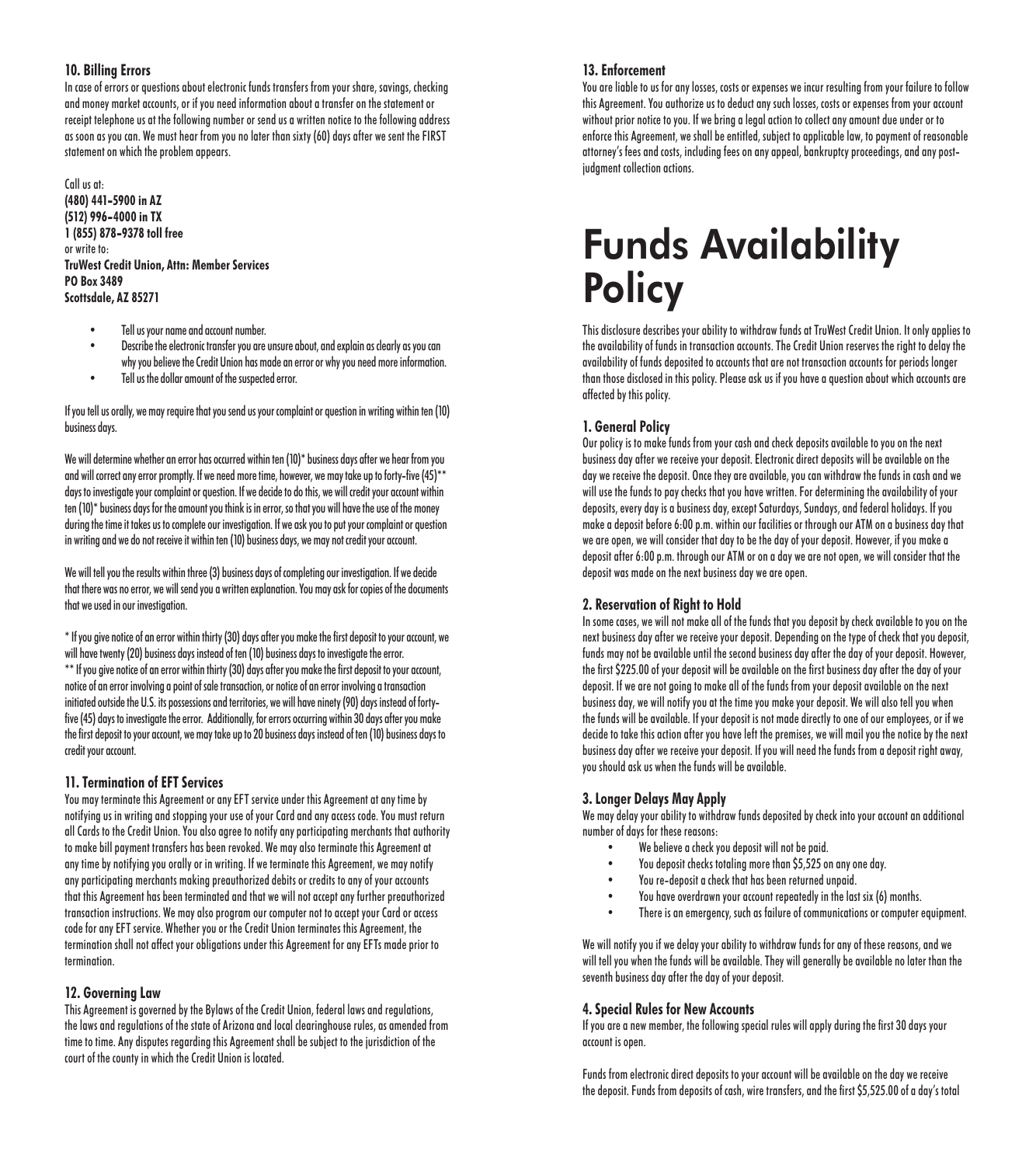deposits of cashier's, certified, teller's, traveler's, and federal, state, and local government checks will be available on the first business day after the day of your deposit if the deposit meets certain conditions. For example, the checks must be made payable to you. The excess over \$5,525.00 will be available on the ninth business day after the day of your deposit. If your deposit of these checks (other than a U.S Treasury check) is not made in person to one of our employees, the first \$5,525.00 will not be available until the second business day after the day of your deposit. Funds from all other check deposits will be available on the ninth business day after the day of your deposit.

#### **5. Deposits at ATMs**

Funds from any check deposits made at automated teller machines (ATMs) will not be available until the second business day after the date of your deposit.

#### **6. Shared Branching Deposits**

Deposits made at CU Service Centers (Shared Branching) may be delayed; however, the first \$225 from any deposit will be available by the first business day after the day of your deposit. The remaining funds will be available by the second or seventh business day after the day of your deposit. Please see section 2 and 3 above. CU Service Centers are following our policy in placing these holds, and can inform you whether a hold has been placed.

#### **7. Foreign Checks**

The Credit Union does not process checks drawn on financial institutions located outside the U.S. (foreign checks). Foreign checks are exempt from the policies outlined in this disclosure. Only foreign checks payable through a U.S. bank with routing numbers and payable in U.S. dollars will be available subject to the Funds Availability Policy.